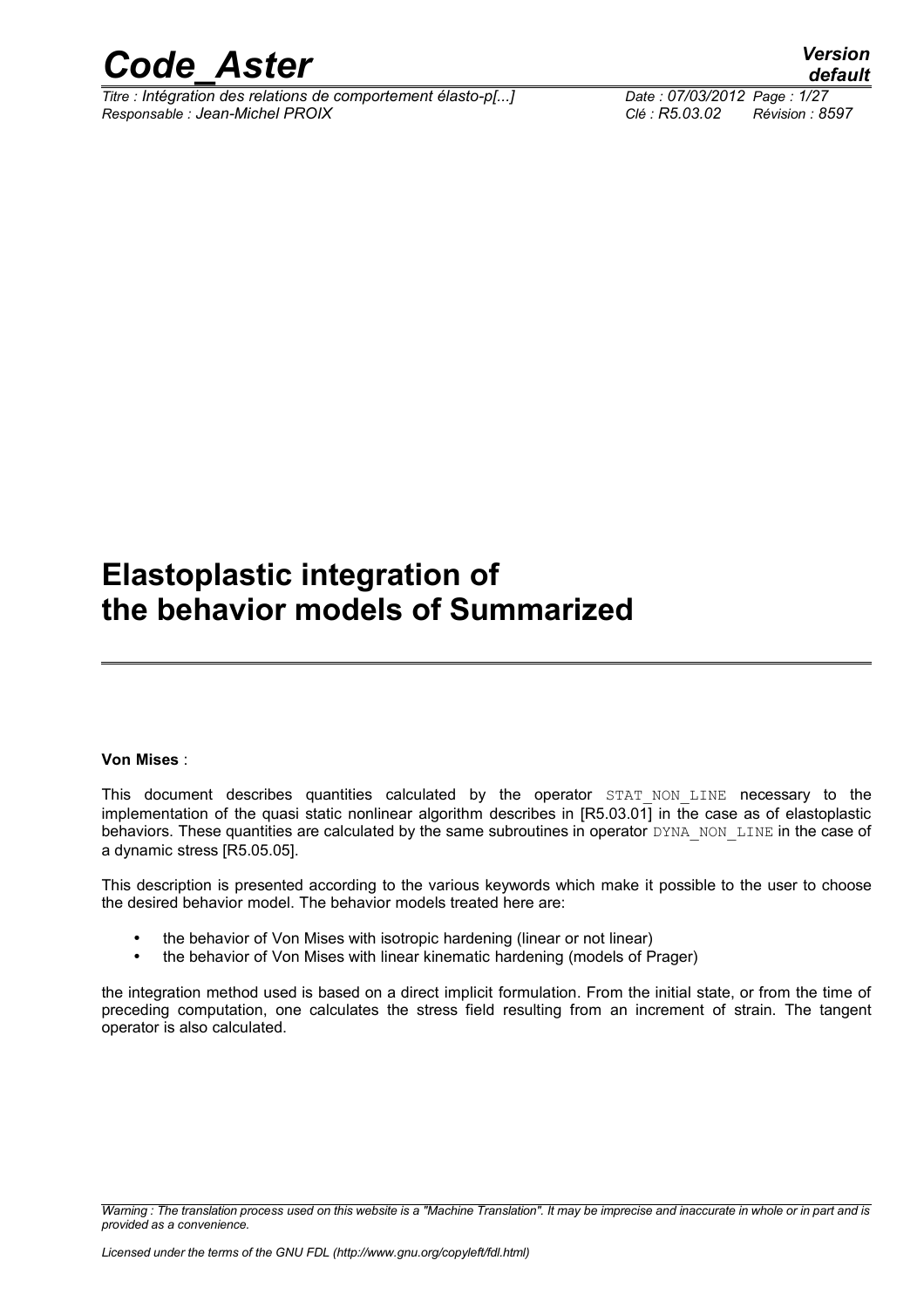*Titre : Intégration des relations de comportement élasto-p[...] Date : 07/03/2012 Date : 07/03/2012 Page : 2014 Responsable : Jean-Michel PROIX Clé : R5.03.02 Révision : 8597*

*default*

### **Contents**

| 3.5 Local variables of behaviors VMIS_ISOT_LINE, VMIS_ISOT_PUIS, VMIS_ISOT_TRAC and |
|-------------------------------------------------------------------------------------|
|                                                                                     |
|                                                                                     |
|                                                                                     |
|                                                                                     |
|                                                                                     |
|                                                                                     |
|                                                                                     |
|                                                                                     |
| Appendix 1 Relation VMIS_ISOT_TRAC: complements on the intégration24                |
|                                                                                     |

*Warning : The translation process used on this website is a "Machine Translation". It may be imprecise and inaccurate in whole or in part and is provided as a convenience.*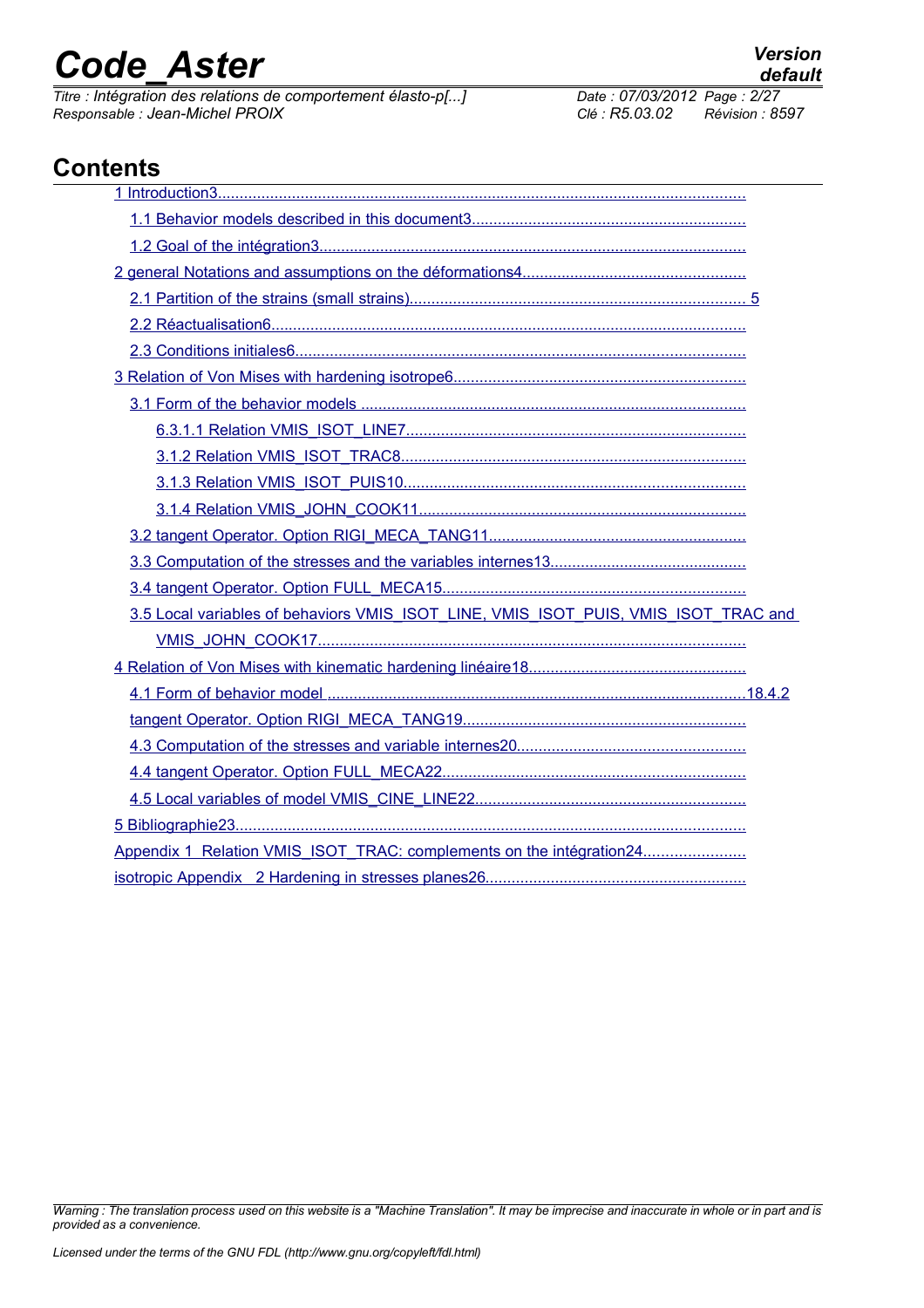*Titre : Intégration des relations de comportement élasto-p[...] Date : 07/03/2012 Page : 3/27 Responsable : Jean-Michel PROIX Clé : R5.03.02 Révision : 8597*

### <span id="page-2-0"></span>**1 Introduction**

#### **1.1 Behavior models described into this document**

<span id="page-2-2"></span>In operator STAT\_NON\_LINE [U4.51.03] (or DYNA\_NON\_LINE [U4.53.01]), two types of behaviors can be treated:

- the incremental behavior: key word factor COMP\_INCR,
- the behavior in nonlinear elasticity: key word factor COMP\_ELAS.

For each behavior one can choose:

- the behavior model: key word RELATION.
- mode of computation of the strains: key word DEFORMATION.

For more details, to consult the document [U4.51.03] user's manual, the behaviors described here not raising but of the key word factor COMP\_INCR.

The relations treated in this document are:

| VMIS ISOT LINE: | Von Mises with linear isotropic hardening,                       |
|-----------------|------------------------------------------------------------------|
| VMIS ISOT TRAC: | Von Mises with isotropic hardening given by a curve of tension,  |
| VMIS ISOT PUIS: | Von Mises with isotropic hardening given by an analytical curve, |
| VMIS JOHN COOK: | Von Mises with isotropic hardening of Johnson-Cook,              |
| VMIS CINE LINE: | Von Mises with linear kinematic hardening.                       |

#### **1.2 Goal of integration**

<span id="page-2-1"></span>to solve the nonlinear total problem posed on the structure, the document [R5.03.01] described the algorithm used in *Code Aster* for the nonlinear static (operator STAT\_NON\_LINE) and the document [R5.05.05] described the method used for the nonlinear dynamics (operator DYNA\_NON\_LINE).

These two algorithms lean on the computation of local quantities (in each point of integration of each finite element) which result from the integration of the behavior models.

A each iteration *n* of the method of Newton [R5.03.01 § 2.2.2.2] one must calculate the nodal forces  ${\bf R}\big({\bf u_i}^{\bf n}\big){=}{\bf Q}^T{\bm \sigma}_i^n$  (options <code>RAPH\_MECA</code> and <code>FULL\_MECA</code>) the stresses  $\sigma_i^n$  being calculated in each point of integration of each element starting from displacements  $u_i^n$  via the behavior model. One must build also the tangent operator to compute:  $\textbf{K}^n_i$  (option  $\text{\tiny{FULL\_MECA}}$ ).

Before the first iteration, for the phase of prediction, one calculates K*i*−<sup>1</sup> (option RIGI\_MECA\_TANG). The computation of K*i*−<sup>1</sup> , which is necessary to the phase of initialization [R5.03.01 § 2.2.2.2] corresponds to the computation of the tangent operator deduced from the problem of velocity.

This operator is not identical to that which is used to compute:  $K_i^n$  by option  $\text{full\_MECA}$ , during iterations of Newton. Indeed, this last operator is tangent with the discretized problem in an implicit way.

One describes here for behavior models VMIS\_ISOT\_LINE, VMIS\_ISOT\_TRAC, VMIS ISOT PUIS, VMIS JOHN COOK and VMIS CINE LINE, the computation of the tangent matrix of the phase of prediction  $\,{\rm {\bf K}}_{i-1}$  , then the computation of the stress field from an increment of strain, the computation of the nodal **forces**  $R$  and tangent matrix  $\mathbf{K}^n_i$ .

*Warning : The translation process used on this website is a "Machine Translation". It may be imprecise and inaccurate in whole or in part and is provided as a convenience.*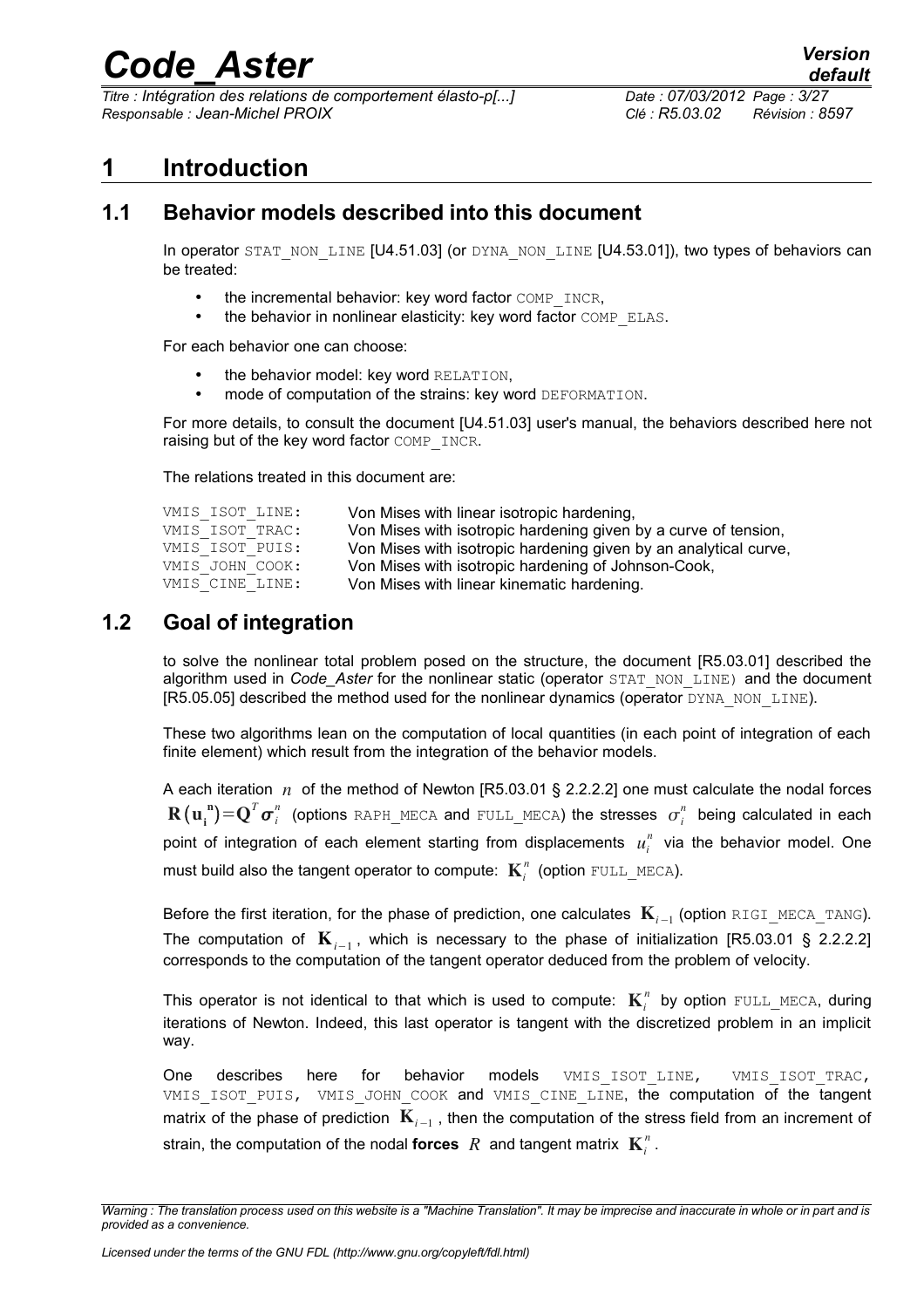*Titre : Intégration des relations de comportement élasto-p[...] Date : 07/03/2012 Page : 4/27 Responsable : Jean-Michel PROIX Clé : R5.03.02 Révision : 8597*

### **2 General notations and assumptions on the strains**

<span id="page-3-0"></span>All the quantities evaluated at previous time are subscripted par. <sup>−</sup>

the quantities evaluated at time  $t + \Delta t$  are not subscripted.

The increments are indicated par.  $\Delta$  One has as follows:

$$
\mathbf{Q} = \mathbf{Q}(t + \Delta t) = \mathbf{Q}(t) + \Delta \mathbf{Q} = \mathbf{Q}^- + \Delta \mathbf{Q}.
$$

For the computation of derivatives, one will note:  $\dot{Q}$  derived from  $Q$  ratio with tensor

| operator déviatoire: $\widetilde{\sigma}_{ij} = \sigma - \frac{1}{3} \sigma_{kk} \delta_{ij}$ .<br>equivalent value of Von Mises: $\sigma_{eq} = \sqrt{\frac{3}{2} \tilde{\sigma}_{ij} \tilde{\sigma}_{ij}}$<br>increment of strain.<br>elasticity tensor.<br>moduli of the isotropic elasticity, respectively: coefficients of Lamé, Young<br>modulus, Poisson's ratio and modulus of compressibility.<br>modulate compressibility<br>average thermal coefficient of thermal expansion.<br>time.<br>temperature.<br>positive part. | $\sigma$                  | time from the stresses. |
|-------------------------------------------------------------------------------------------------------------------------------------------------------------------------------------------------------------------------------------------------------------------------------------------------------------------------------------------------------------------------------------------------------------------------------------------------------------------------------------------------------------------------------------|---------------------------|-------------------------|
|                                                                                                                                                                                                                                                                                                                                                                                                                                                                                                                                     |                           |                         |
|                                                                                                                                                                                                                                                                                                                                                                                                                                                                                                                                     | $\big)_{eq}$              |                         |
|                                                                                                                                                                                                                                                                                                                                                                                                                                                                                                                                     | $\Delta \varepsilon$      |                         |
|                                                                                                                                                                                                                                                                                                                                                                                                                                                                                                                                     | $\mathbf{A}$              |                         |
|                                                                                                                                                                                                                                                                                                                                                                                                                                                                                                                                     | $\lambda, \mu, E, \nu, K$ |                         |
|                                                                                                                                                                                                                                                                                                                                                                                                                                                                                                                                     | $3K=3\lambda+2\mu$        |                         |
|                                                                                                                                                                                                                                                                                                                                                                                                                                                                                                                                     | $\alpha$                  |                         |
|                                                                                                                                                                                                                                                                                                                                                                                                                                                                                                                                     | $\boldsymbol{t}$          |                         |
|                                                                                                                                                                                                                                                                                                                                                                                                                                                                                                                                     | T                         |                         |
|                                                                                                                                                                                                                                                                                                                                                                                                                                                                                                                                     |                           |                         |

To compute: the tangent operators, one will adopt the convention of writing of the symmetric tensors of order 2 in the form of vectors with 6 components. Thus, for a tensor *a* :

$$
\vec{a} = \begin{bmatrix} a_{xx} & a_{yy} & a_{zz} \sqrt{2} a_{xy} & \sqrt{2} a_{xz} & \sqrt{2} a_{yz} \end{bmatrix}
$$

One introduces the hydrostatic vector  $\overrightarrow{1}$  and the matrix of deviatoric projection  $P$  :

$$
\vec{\mathbf{l}} = \begin{bmatrix} 1 & 1 & 1 & 0 & 0 & 0 \end{bmatrix}
$$

$$
\mathbf{P} = \mathbf{Id} - \frac{1}{3}\vec{\mathbf{l}} \otimes \vec{\mathbf{l}}
$$

*Licensed under the terms of the GNU FDL (http://www.gnu.org/copyleft/fdl.html)*

*Warning : The translation process used on this website is a "Machine Translation". It may be imprecise and inaccurate in whole or in part and is provided as a convenience.*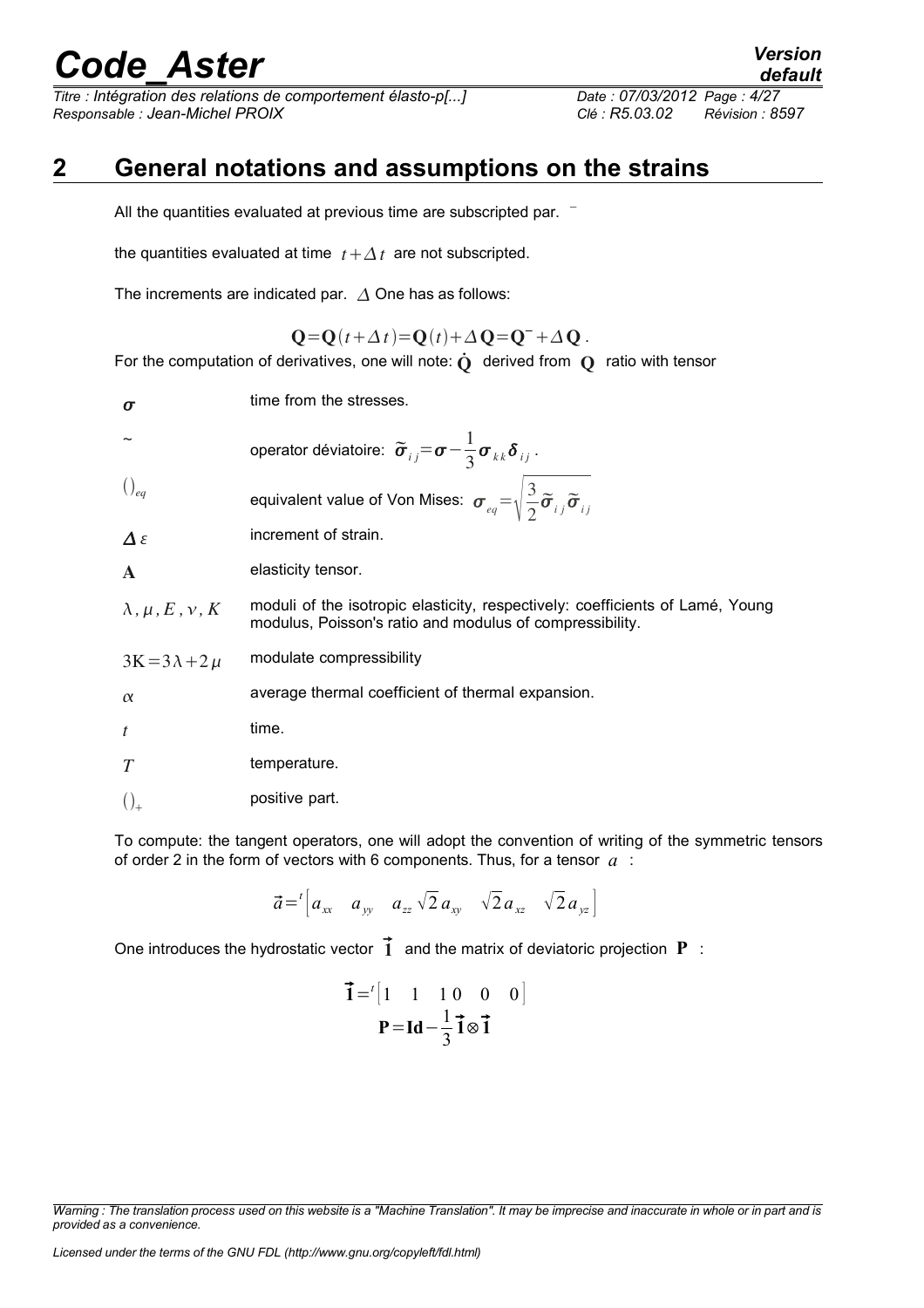with

*Titre : Intégration des relations de comportement élasto-p[...] Date : 07/03/2012 Page : 5/27 Responsable : Jean-Michel PROIX Clé : R5.03.02 Révision : 8597*

#### **2.1 Partition of the strains (small strains)**

<span id="page-4-0"></span>One writes for any time:

 $\boldsymbol{\varepsilon}(t) = \boldsymbol{\varepsilon}^e(t) + \boldsymbol{\varepsilon}^{th}(t) + \boldsymbol{\varepsilon}^p(t)$  $\boldsymbol{\varepsilon}^{e}(t) = \mathbf{A}^{-1}(T(t))\boldsymbol{\sigma}(t)$  $\boldsymbol{\varepsilon}^{th}(t) = \alpha(T(t))\left(T(t) - T_{ref}\right)$  **Id** 

or in a more general way:

$$
\varepsilon^{th}(T) = \alpha(T)(T - T_{def}) - \alpha(T_{ref})(T_{ref} - T_{def})
$$
  
=  $\hat{\alpha}(T)(T - T_{ref})$   
et  $\varepsilon^{th}(T_{ref}) = 0$ 

*A* depends on time *t* via the temperature. The thermal coefficient of thermal expansion  $\alpha(T(t))$ is an average coefficient of thermal expansion which can depend on the temperature *T* . The temperature *Tref* is the reference temperature, i.e. that for which thermal thermal expansion is supposed null if the average coefficient of thermal expansion is not known compared to *Tref* , one can use a temperature of definition of the average coefficient of thermal expansion  $T_{\text{def}}$  (definite by the key word TEMP DEF ALPHA of DEFI MATERIAU) different from the reference temperature [R4.08.01].  $\overbrace{A^{-1}(T(t))\boldsymbol{\sigma}(t)}^{\text{ALPHA}}$ 

What leads to:  $\overline{\dot{\boldsymbol{\varepsilon}}\left(t\right)}\!=\!\widehat{\mathbf{A}}$ .

This choice is made by preoccupation with a coherence with elasticity: it is necessary to be able to find the same solution in elasticity (operator MECA\_STATIQUE) and elastoplasticity (operator STAT\_NON\_LINE) when the characteristics of the material remain elastic. This choice leads to the discretization:

with:

$$
\Delta \varepsilon = \Delta \varepsilon^{p} + \Delta (A^{-1} \sigma) + \Delta \varepsilon^{th}
$$

$$
\Delta (\mathbf{A}^{-1} \sigma) = \mathbf{A}^{-1} (\mathbf{t}^{-} + \Delta \mathbf{t}) (\sigma^{-} + \Delta \sigma) - \mathbf{A}^{-1} (\mathbf{t}^{-}) \sigma^{-}
$$

 $+\dot{\boldsymbol{\varepsilon}}^{th}(t)+\dot{\boldsymbol{\varepsilon}}^{p}(t)$ 

and

$$
\Delta\,\boldsymbol{\varepsilon}^{\,\mathrm{th}}\!=\!\left(\alpha\,\left(\mathrm{t}^{-}+\Delta\,\mathrm{t}\right)\!\left(\mathrm{T}\!-\mathrm{T}_{\mathrm{ref}}\right)\!-\!\alpha\,\left(\mathrm{t}^{-}\right)\!\left(\mathrm{T}^{-}-\mathrm{T}_{\mathrm{ref}}\right)\right)\boldsymbol{Id}
$$

*Warning : The translation process used on this website is a "Machine Translation". It may be imprecise and inaccurate in whole or in part and is provided as a convenience.*

*Licensed under the terms of the GNU FDL (http://www.gnu.org/copyleft/fdl.html)*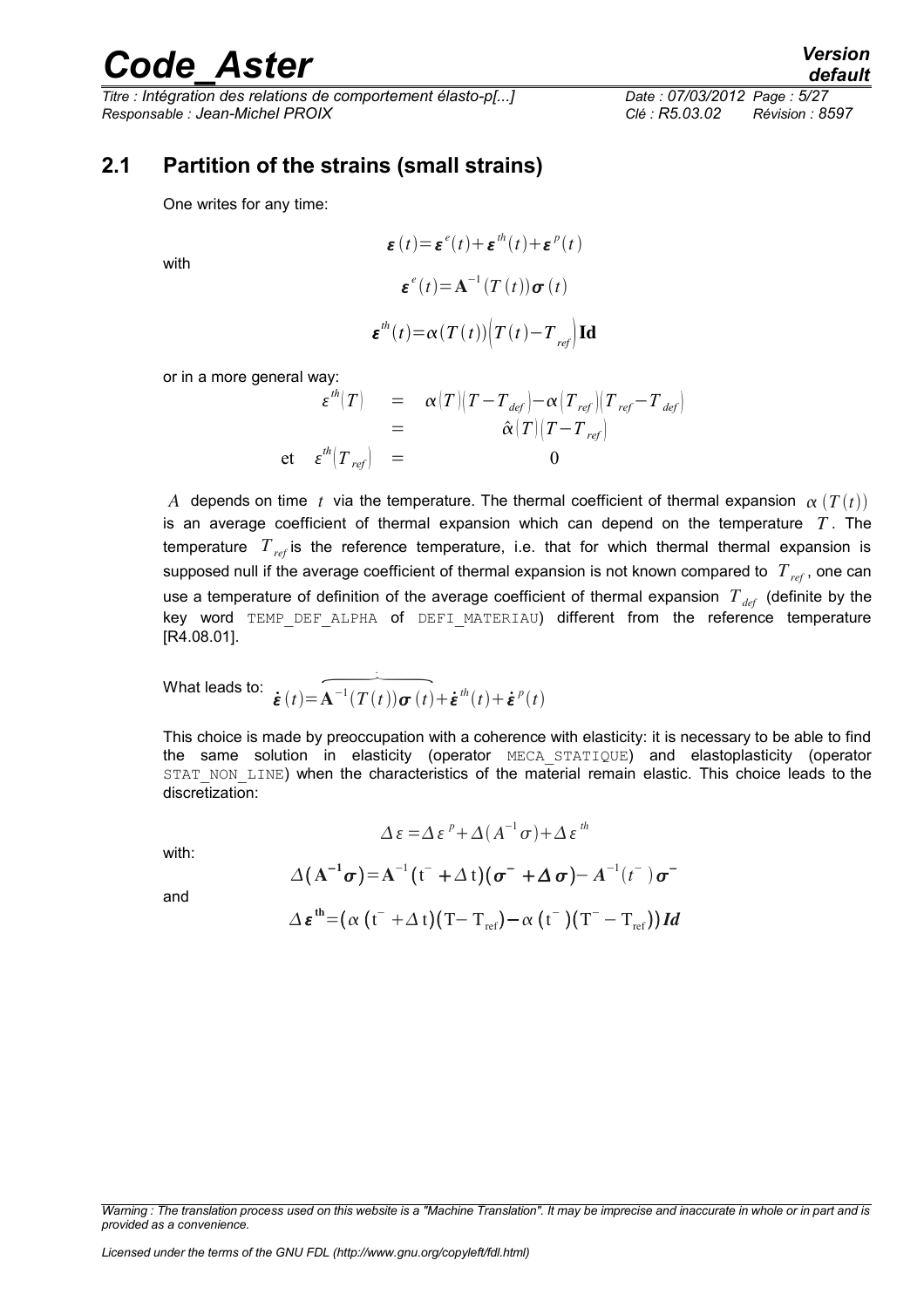*Titre : Intégration des relations de comportement élasto-p[...] Date : 07/03/2012 Page : 6/27 Responsable : Jean-Michel PROIX Clé : R5.03.02 Révision : 8597*

**2.2 Reactualization**

<span id="page-5-3"></span>In STAT NON LINE, under the key word factor COMP\_INCR, several modes of computation of the strains are possible:

- "PETIT"
- "SIMO MIEHE" [R5.03.21] (which carries out computation in large deformations for an isotropic hardening)
- "GDEF\_HYPO\_ELAS" [R5.03.24] which carries out the computation in large deformations, but with an hypo-elastic formulation, and which is usable for an unspecified hardening)
- "GROT GDEP" [R5.03.22] (which carries out computation in large displacements and large rotations, but in small strains)
- "PETIT\_REAC" (which is a substitute with computation in large deformations, valid for small increments of load, and for small rotations [bib2]).

This last possibility consists in reactualizing the geometry before you calculate  $\Delta \varepsilon$ :

One writes  $x = x_0 + u_{i-1} + \Delta u_i^n$ , the computation of the gradients of  $\Delta u_i^n$  is thus made with the geometry  $x$  instead of the initial geometry  $x_0$ .

#### **2.3 Initial conditions**

<span id="page-5-2"></span>They are taken into account via  $\sigma^-$  ,  $p^-$  ,  $\mathbf{u}^-$  .

In the event of poursuite or resumption of a preceding computation, there is directly the initial state  $\sigma^-$  *,*  $p^-$  ,  $\mathbf{u}^-$  on the basis of  $\sigma$  *,*  $p$  ,  $\mathbf{u}$  preceding computation at specified time.

### <span id="page-5-1"></span>**3 Relation from Von Mises with isotropic hardening**

#### **3.1 Form of the behavior models**

<span id="page-5-0"></span>These relations are obtained by key keys VMIS\_ISOT\_LINE, VMIS\_ISOT\_TRAC and VMIS\_ISOT\_PUIS.

One describes here these relations into small strain (DEFORMATION=' PETIT'):

$$
\begin{aligned}\n\dot{\boldsymbol{\varepsilon}}^p &= \frac{3}{2} p \frac{\boldsymbol{\tilde{\sigma}}}{\sigma_{eq}} = \boldsymbol{\varepsilon} - \overline{A^{-1}} \boldsymbol{\sigma} - \boldsymbol{\varepsilon}^m \\
\sigma_{eq} - R(\boldsymbol{p}) &\leq 0 \\
\left( \begin{array}{c} p = 0 \text{ si } \sigma_{eq} - R(\boldsymbol{p}) < 0 \\
\boldsymbol{p} \geq 0 \text{ si } \sigma_{eq} - R(\boldsymbol{p}) = 0 \end{array} \right.\n\end{aligned}
$$

- ˙ *p* : vitesse de déformation plastique,
- *p* : déformation plastique cumulée,
- *th*  $\therefore$  déformation d'origine thermique: ε<sup>th</sup>= α  $\left(T - T_{ref}\right)$  **Id**.

The function of hardening  $R(p)$  is deduced from a monotonous simple traction test and isotherm

*Warning : The translation process used on this website is a "Machine Translation". It may be imprecise and inaccurate in whole or in part and is provided as a convenience.*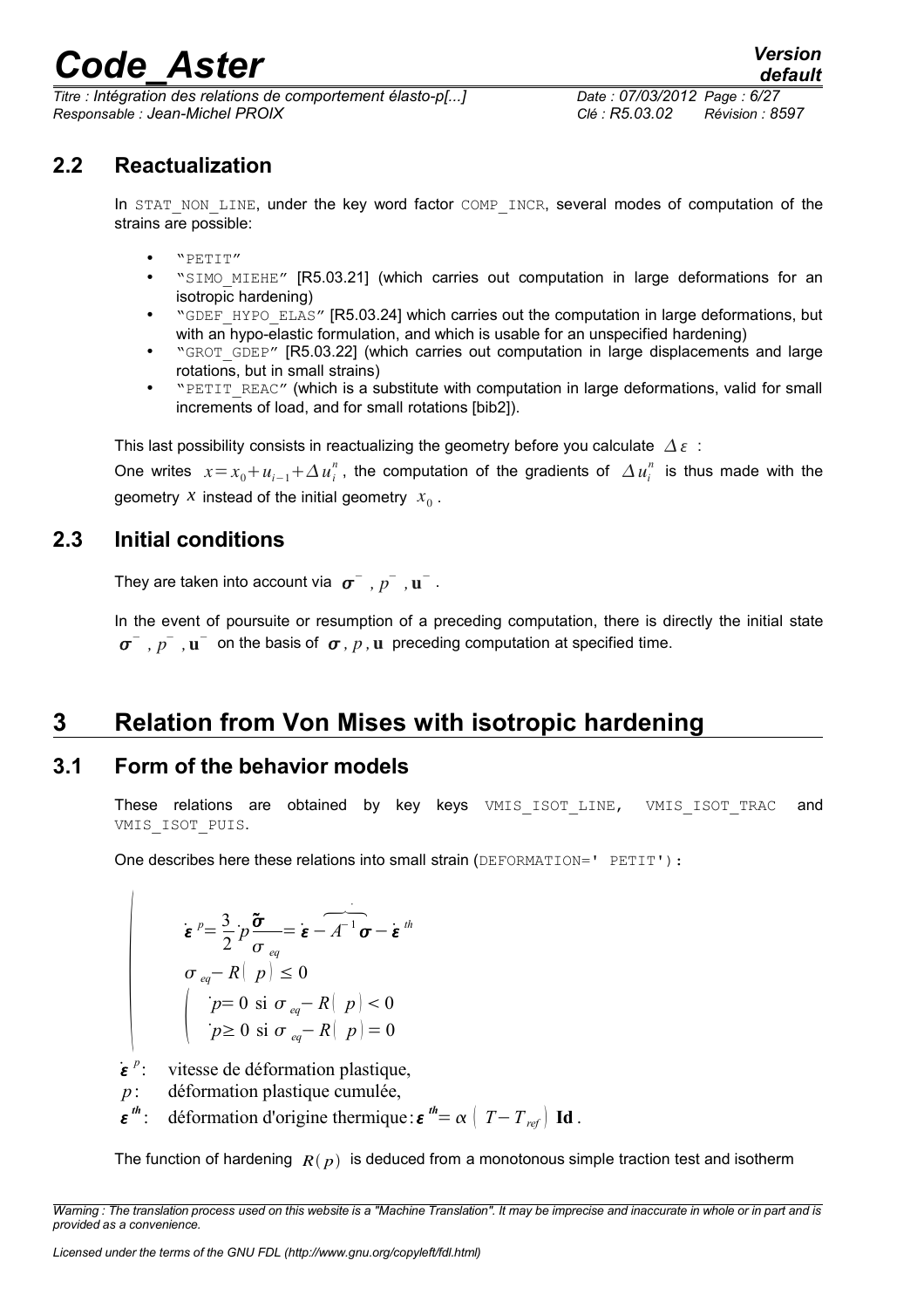*Titre : Intégration des relations de comportement élasto-p[...] Date : 07/03/2012 Page : 7/27 Responsable : Jean-Michel PROIX Clé : R5.03.02 Révision : 8597*

the user can choose a linear hardening (relation VMIS ISOT LINE) or a given curve of tension either points by points (relation VMIS ISOT TRAC), or by an analytical statement (relation VMIS\_ISOT\_PUIS).

Constitutive law VMIS JOHN COOK differs from the preceding ones in the meaning where the function of hardening depends on the velocity of the cumulated plastic strain and the temperature.

One describes here these relations into small strain (DEFORMATION=' PETIT'):

$$
\begin{aligned}\n\boldsymbol{\varepsilon}^p &= \frac{3}{2} p \frac{\boldsymbol{\tilde{\sigma}}}{\sigma_{eq}} = \boldsymbol{\varepsilon} - \overline{A^{-1} \sigma} - \boldsymbol{\varepsilon}^{th} \\
\sigma_{eq} - R(\boldsymbol{p}, \boldsymbol{p}, T) &\leq 0 \\
\left( \begin{array}{c} \boldsymbol{p} &= 0 \text{ si } \sigma_{eq} - R(\boldsymbol{p}, \boldsymbol{p}, T) < 0 \\
\boldsymbol{p} &\geq 0 \text{ si } \sigma_{eq} - R(\boldsymbol{p}, \boldsymbol{p}, T) &= 0\n\end{array} \right.\n\end{aligned}
$$

˙ *p* : vitesse de déformation plastique,

- *p* : déformation plastique cumulée,
- ˙*p* : vitesse de déformation plastique cumulée,
- *th*  $\therefore$  déformation d'origine thermique: ε<sup>th</sup>= α  $\left(T - T_{ref}\right)$  **Id**.

The function of hardening  $R(p, p, T)$  is deduced from a series of traction tests simple monotonous at different strainrate and different temperature.

#### **3.1.1 Relation VMIS\_ISOT\_LINE**

<span id="page-6-0"></span>the data of the characteristics of materials are those provided under the key word factor ECRO LINE or ECRO\_LINE\_FO of operator DEFI\_MATERIAU [U4.43.01].

 $\ell$  /ECRO\_LINE =\_F (D\_SIGM\_EPSI =  $E_T$  , SY =  $\sigma_y$  )  $\ell$  /ECRO\_LINE\_FO =\_F (D\_SIGM\_EPSI =  $E_T$  , SY =  $\sigma_y$  )

 $\texttt{ECRO\_LINE\_FO}$  corresponds if  $|E^{}_T|$  and  $|\sigma_{_{{\cal Y}}}$  depends on the temperature and is then calculated for the temperature of the current Gauss point.

The Young modulus E and the Poisson's ratio  $\gamma$  are those provided under the key keys factors ELAS or ELAS\_FO.

In this case curve of tension is the following one:



I.e.:

*Warning : The translation process used on this website is a "Machine Translation". It may be imprecise and inaccurate in whole or in part and is provided as a convenience.*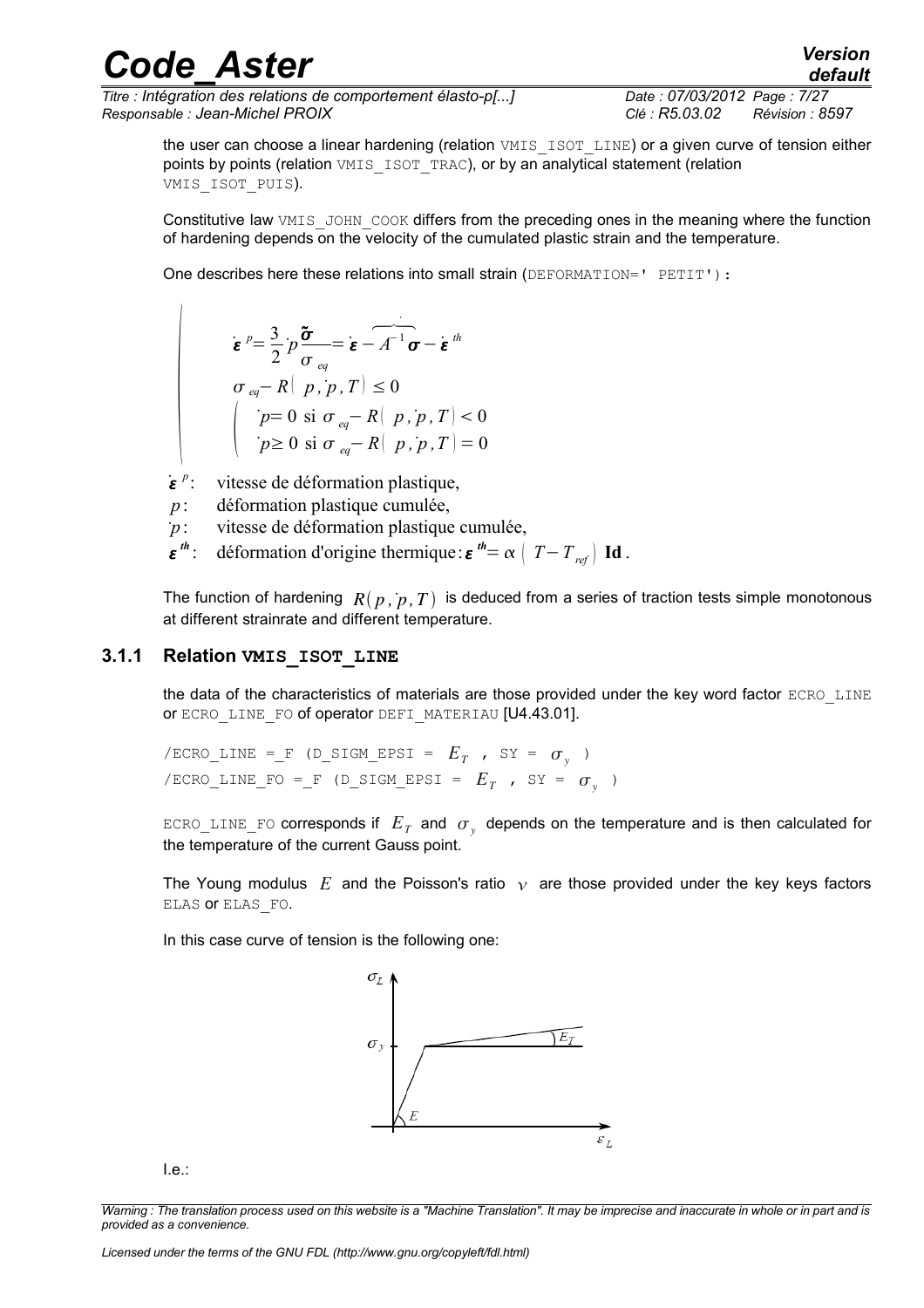## rande Aster *Version*

*Titre : Intégration des relations de comportement élasto-p[...] Date : 07/03/2012 Page : 8/27 Responsable : Jean-Michel PROIX Clé : R5.03.02 Révision : 8597*

#### $\sigma_{L}$  $\sigma_L = E \varepsilon_L$  si $\varepsilon_L \leq$  $\sigma_{y}$ *E*  $\sigma_L = \sigma_y + E_T(\varepsilon_L \sigma_{y}$  $\frac{\sum y}{E}$ ) si  $\varepsilon_L$   $\geq$  $\sigma_y$ *E*

**Note:**

 $\sigma_{_{\rm {\cal Y}}}$  is the elastic limit (the choice of  $\,\sigma_{_{\rm {\cal Y}}} \,$  falls to the user: it can correspond at the end of linearity *of real curve of tension, either to a lawful or conventional elastic limit. At all events, one uses here the single value defined under ECRO\_LINE ).*

When the criterion is reached one a:  $\sigma_{\rho}$ − $R(p)=0$ . To identify  $R(p)$ , one uses the properties of the uniaxial stress state:

 $\sigma = \begin{array}{c} 0 \\ 0 \end{array}$  $\sigma_{_L}$  0 0 0 0 0  $\begin{bmatrix} 0 & 0 & 0 \end{bmatrix}$ .donc  $\sigma_{eq} = \sigma_{L}$  $p = \varepsilon_L^P = \varepsilon_L - \frac{\sigma_L}{F}$ *E* and the criterion is written:  $\sigma_L - R(p) = 0$ 

$$
\sigma_L - \sigma_y = E_T(\varepsilon_L - \frac{\sigma_y}{E}) = E_T(\frac{\sigma_L}{E} + p - \frac{\sigma_y}{E})
$$

thus

$$
(\sigma_L - \sigma_y)\left(1 - \frac{E_T}{E}\right) = E_T p
$$
 is  $(\sigma_L - \sigma_y) = \frac{E_T E}{(E - E_T)} p$ 

from where the linear function of hardening:  $R(p)$   $=$   $\frac{E_T E}{E_T}$ *E*−*E<sup>T</sup>*  $p + \sigma_{y}$ 

#### **3.1.2 Relation VMIS\_ISOT\_TRAC**

<span id="page-7-0"></span>the data of the material are those provided under the key word factor TENSION = F (SIGM = F), of operator DEFI\_MATERIAU.

F is a function with one or two variables representing curves of tension simple. The first variable is obligatorily the strain, the second if it exists is the temperature (parameter of a three-dimensions function). For each temperature, curve of tension must be such as:

- the X-coordinates (strains) are strictly increasing,
- the slope between 2 successive points is lower than the elastic slope between 0 and the first point of the curve.

The interpolation compared to the temperature is carried out in the following way:

That is to say  $\theta$  temperature considered, if there exists  $k$  such as  $\theta{\in}[\theta_k,\theta_k{+}1]$  where  $k$  the index of the curves of tension contained in the three-dimensions function indicates, one point by point builds curve of tension with the temperature  $\theta$  while interpolating compared to  $\theta$  the X-coordinates and the ordered of the points of two extreme curves of tension.

*default*

*Warning : The translation process used on this website is a "Machine Translation". It may be imprecise and inaccurate in whole or in part and is provided as a convenience.*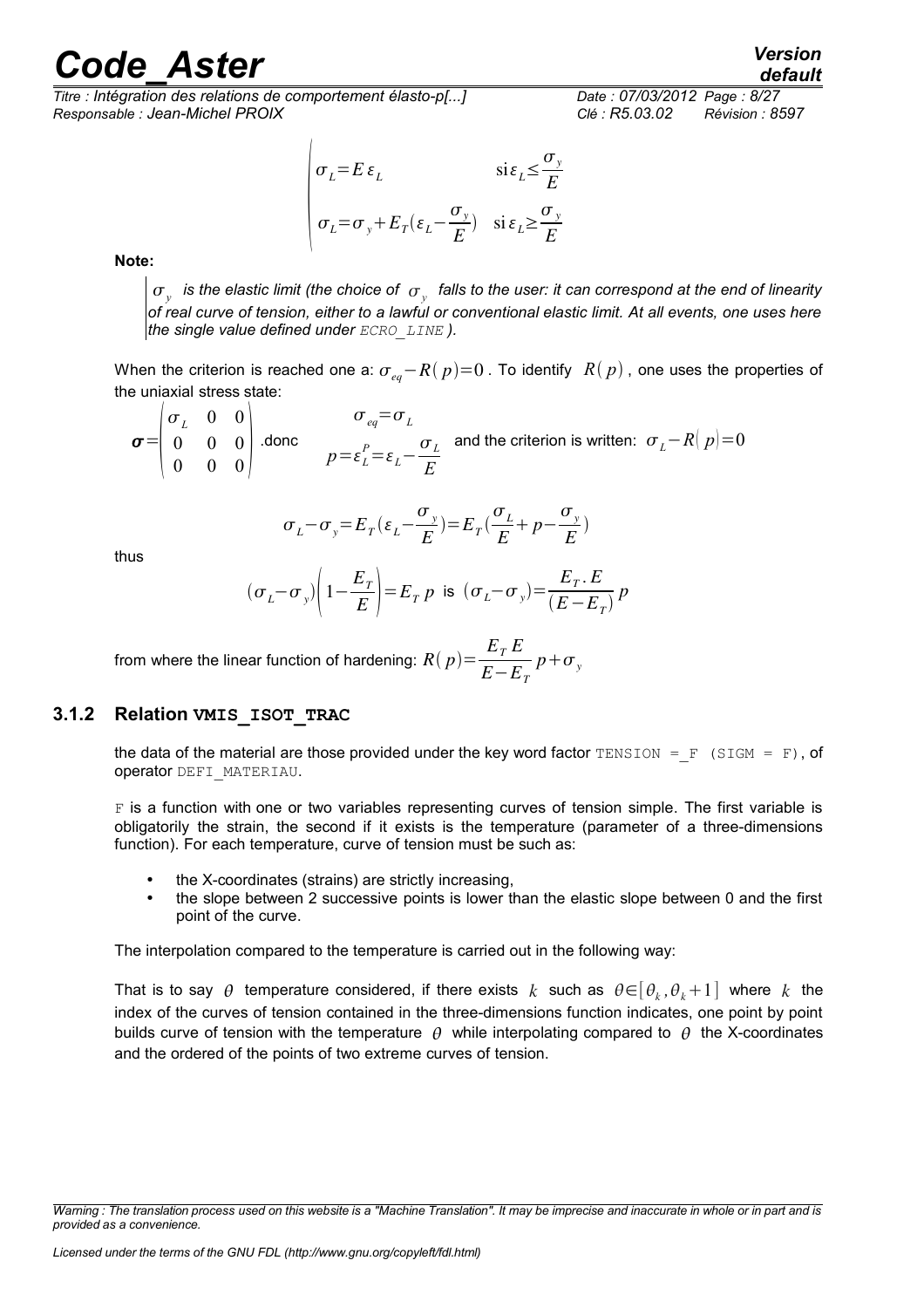*Titre : Intégration des relations de comportement élasto-p[...] Date : 07/03/2012 Page : 9/27 Responsable : Jean-Michel PROIX Clé : R5.03.02 Révision : 8597*



If  $\theta$  is apart from the intervals of definition of curves of tension, one extrapolates in accordance with the prolongations specified by the user in DEFI\_NAPPE  $[U4.31.03]$  and according to the preceding principle.

#### **Note:**

*It is disadvised and dangerous to extrapolate curves of tension for values of temperature very far away from the extreme temperatures to which the curves are defined. It is always preferable to provide curves of tension for values of temperature framing the temperatures of computation.*

If the numbers of points of discretization of curve of tension with  $\theta_k$  and  $\theta_{k+1}$  are different, one interpolates between the last point of the poorest curve with all the remaining points of the richest curve. Consequently, it is preferable to have a number of points of homogeneous enough discretization for the various temperatures.

In all the cases, curve of tension considered is a linear function per pieces:

$$
\sigma = \sigma_i + \frac{\sigma_{i+1} - \sigma_i}{\varepsilon_{i+1} - \varepsilon_i} (\varepsilon - \varepsilon_i) \text{ for } \varepsilon \in [\varepsilon_i, \varepsilon_{i+1}], \text{ for } i+1 \le n
$$

*n* being the number of points of interpolation with a linear extrapolation, constant or excluded according to the choice carried out in DEFI\_FONCTION by the user (cf [U4.31.02] for more precise details on extrapolation considered).



*Warning : The translation process used on this website is a "Machine Translation". It may be imprecise and inaccurate in whole or in part and is provided as a convenience.*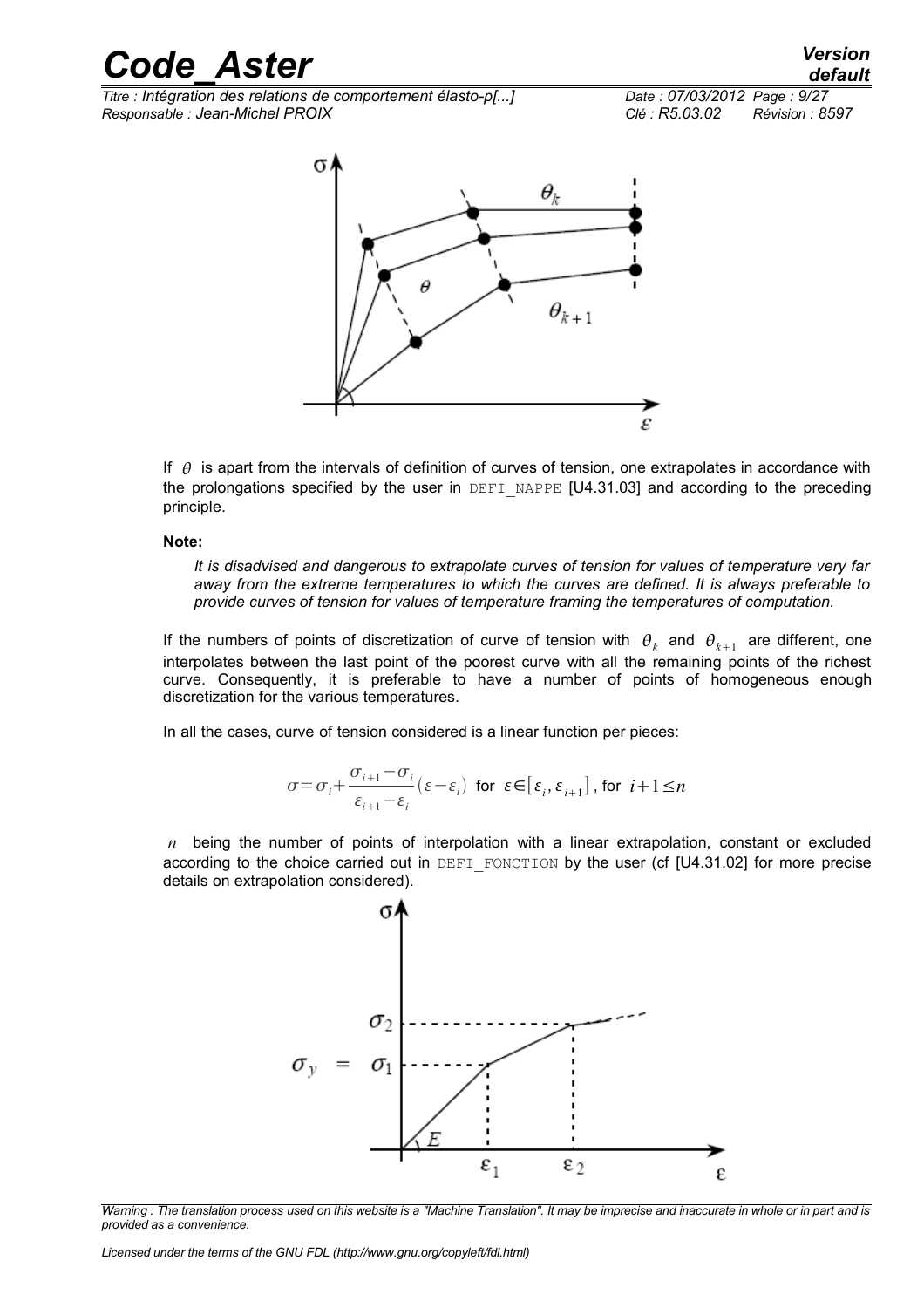*Titre : Intégration des relations de comportement élasto-p[...] Date : 07/03/2012 Page : 10/27 Responsable : Jean-Michel PROIX Clé : R5.03.02 Révision : 8597*

The first point makes it possible to define:

$$
\sigma_y = \sigma_1
$$

$$
E = \frac{\sigma_1}{\varepsilon_1}
$$

It is this Young modulus who is used in the integration of the behavior model.

One thus has for all *i* :

$$
p_i = \varepsilon_i - \frac{\sigma_i}{E}.
$$

The function of hardening is then:

$$
R(p) = \sigma(i) + \frac{\sigma_{i+1} - \sigma_i}{p_{i+1} - p_i} (p - p_i) \text{ pour } p \in [p_i, p_{i+1}].
$$

The user must also give the Poisson's ratio  $\gamma$  and a fictitious modulus Young yg (which serves only to compute: the elastic stiffness matrix if key word NEWTON: (MATRICE: "ELASTIC") is present in STAT\_NON\_LINE) by the key keys:

 $/ELAS$  = F (NU =  $\gamma$ , E =  $E$ ) /ELAS FO = F (NU =  $\gamma$ , E =  $E$ )

#### **3.1.3 Relation VMIS\_ISOT\_PUIS**

<span id="page-9-0"></span>the data of the material are those provided under the key word factor ECRO\_PUIS or ECRO\_PUIS\_FO of operator DEFI\_MATERIAU [U4.43.01].

ECRO\_PUIS=\_F (SY=  $\sigma_y$ , A\_PUIS =a, N\_PUIS =n)

the curve of hardening is deduced from the uniaxial curve connecting the strains to the stresses, whose statement is:

$$
\varepsilon = \frac{\sigma}{E} + a \frac{\sigma_y}{E} \left( \frac{\sigma - \sigma_y}{\sigma_y} \right)^n \text{ for } \sigma > \sigma_y
$$

what gives the curve of hardening:

$$
R(|p| = \sigma_y + \sigma_y \left(\frac{E}{a \sigma_y} p\right)^{\frac{1}{n}}
$$

The curve representative of such a function takes the following form, for various values of N:

*default*

*Warning : The translation process used on this website is a "Machine Translation". It may be imprecise and inaccurate in whole or in part and is provided as a convenience.*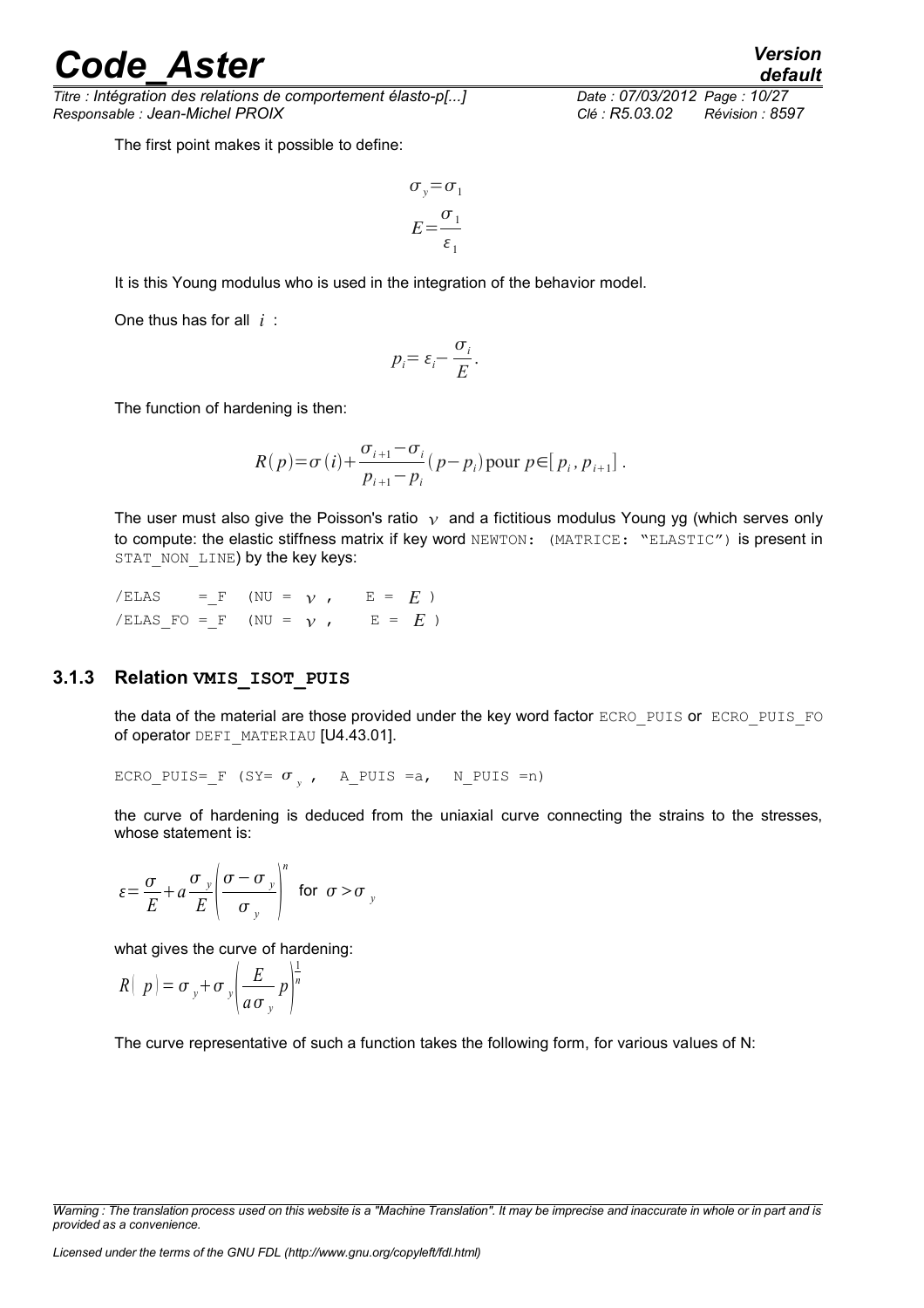

Courbes d'ecrouissage  $R(p)$ 

#### **3.1.4 Relation VMIS\_JOHN\_COOK**

<span id="page-10-1"></span>the data of the material are those provided under the key word factor ECRO\_COOK or ECRO\_COOK\_FO of operator DEFI\_MATERIAU [U4.43.01].

ECRO COOK = F (A=A, B=B, C=C, N PUIS=n, M PUIS=m, EPSP0=epsp0, TROOM=troom, TMELT=tmelt,)

the curve of hardening is written in the following way:

$$
R(|p, p, T) = (A + B p^n) \left(1 + C \ln\left(\frac{p}{p_0}\right) \right) \left(1 - \left(\frac{T - T_{\text{room}}}{T_{\text{melt}} - T_{\text{room}}}\right)^m\right)
$$

or in a more concise way:

$$
R(|p, p, T) = (A + B p^n) (1 + C p^*) (1 - T^{*m})
$$
  
with  $p^* = \begin{cases} \frac{p}{p_0} & \text{si } p \ge p_0 \\ 1 & \text{si } p \le p_0 \end{cases}$  and  $T^* = \begin{cases} \frac{T - T_{\text{room}}}{T_{\text{mel}} - T_{\text{room}}} & \text{si } T \ge T_{\text{room}} \\ 0 & \text{si } T \le T_{\text{room}} \end{cases}$ 

#### **3.2 tangent Operator. Option RIGI\_MECA\_TANG**

<span id="page-10-0"></span>the goal of this paragraph is to calculate the tangent operator *Ki*−<sup>1</sup> (computation option RIGI MECA TANG called with the first iteration of a new increment of load) starting from the results known at previous time  $t_{i-1}$  .

For that, if the tensor of the stresses with *t*<sub>*i*−1</sub> is on the border of the field of elasticity, the condition is written:

˙*f* =0

*Warning : The translation process used on this website is a "Machine Translation". It may be imprecise and inaccurate in whole or in part and is provided as a convenience.*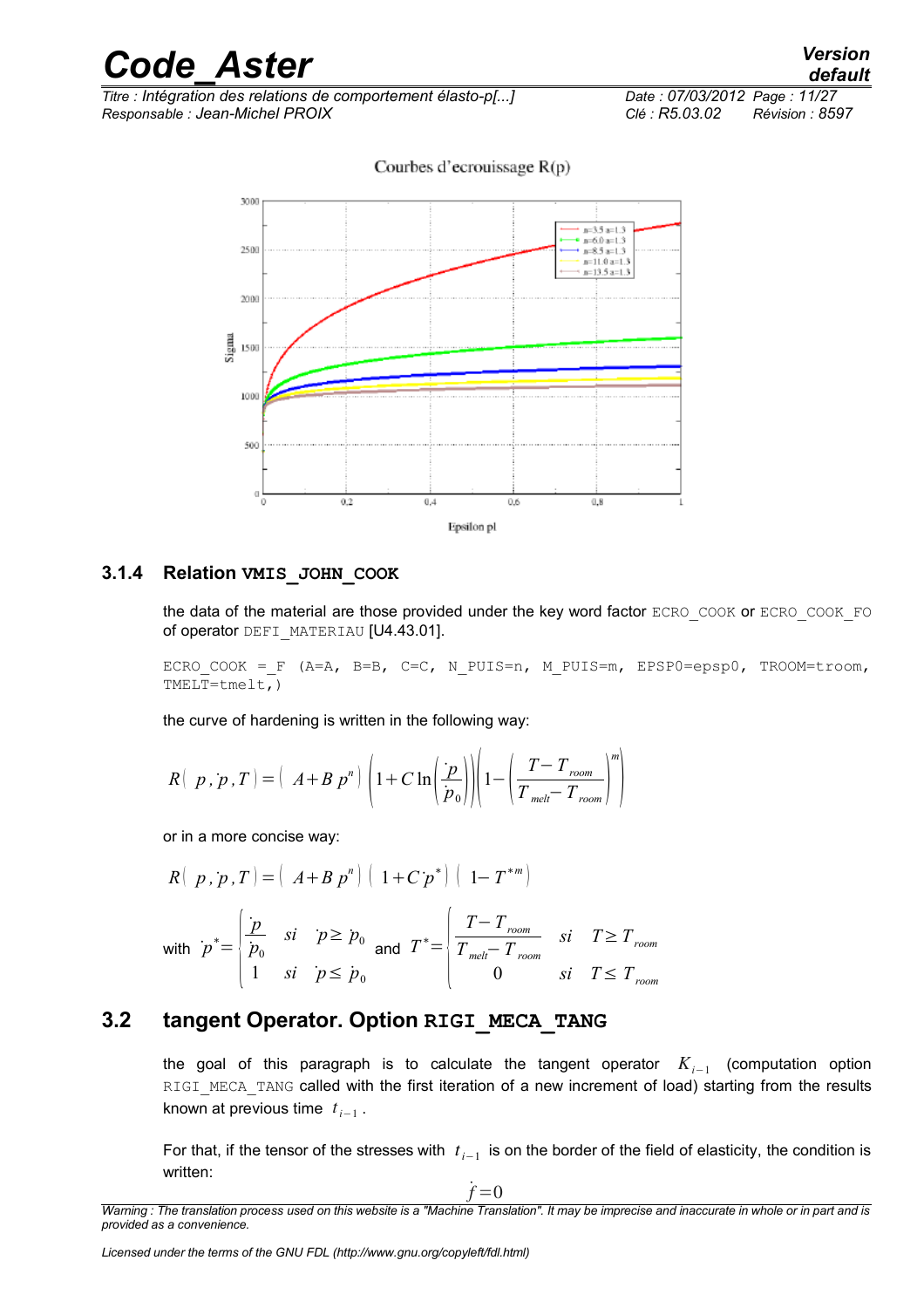*Titre : Intégration des relations de comportement élasto-p[...] Date : 07/03/2012 Page : 12/27 Responsable : Jean-Michel PROIX Clé : R5.03.02 Révision : 8597*

who must be checked (for the continuous problem in time) jointly with the condition:

with:

$$
f(\sigma, p) = \sigma_{eq} - R(p)
$$

 $f = 0$ 

So on the other hand the tensor of the stresses with  $t_{i-1}$  is inside the field  $f$  <0, then the tangent operator is the operator of elasticity.

The quantities intervening in this statement are calculated at previous time  $t_{i-1}$ , which are the only known ones at the time of the phase of prediction. One thus obtains:

$$
\dot{f} = \frac{\partial f}{\partial \sigma} \dot{\sigma} + \frac{\partial f}{\partial p} \dot{p} = \frac{\partial f}{\partial \sigma} \tilde{\sigma} + \frac{\partial f}{\partial p} \dot{p} = \frac{\partial f}{\partial \sigma} (2 \mu \tilde{\epsilon} - 2 \mu \dot{\epsilon}^p) + \frac{\partial f}{\partial p} \dot{p}
$$
  
=  $\frac{\partial f}{\partial \sigma} (2 \mu \dot{\epsilon} - 2 \mu \dot{\epsilon}^p) + \frac{\partial f}{\partial p} \dot{p}$ ,  
being  $\frac{\partial f}{\partial \sigma}$  deviative.

With

because of

$$
\sigma = \sigma^- = \sigma \begin{bmatrix} t_{i-1} \end{bmatrix} \quad \varepsilon = \varepsilon^- = \varepsilon \begin{bmatrix} t_{i-1} \end{bmatrix}, \quad \varepsilon^p = \varepsilon^p = \varepsilon^p \begin{bmatrix} t_{i-1} \end{bmatrix} \quad \text{and} \quad p = p^- = p \begin{bmatrix} t_{i-1} \end{bmatrix}
$$

#### **Note:**

*One does not take account in this statement of the variation of the elastic coefficients with the temperature. It is an approximation, without important consequence, since this operator is only used to initialize the iterations of Newton. On the other hand, the dependence of the tangent operator compared to the thermal strains is well taken into account on the level of the total algorithm [R5.03.01].*

One has then: 
$$
\frac{3}{2} \frac{\tilde{\sigma}}{\sigma_{eq}} \left( 2 \mu \dot{\epsilon} - 2 \mu \dot{p} \frac{3}{2} \frac{\tilde{\sigma}}{\sigma_{eq}} \right) - R'(p) \dot{p} = 0
$$

 $\left|\tilde{\bm{\sigma}}_{\cdot}\dot{\tilde{\bm{\varepsilon}}}\right|$  $3 \mu + R^{'}(p)$ 

 $\vert 3\mu \vert$  $\sigma_{_{eq}}$ 

what leads to:  $\dot{p}$  =

$$
\begin{cases}\n\dot{\boldsymbol{\varepsilon}}^{p} = \begin{cases}\n\frac{9\mu}{2} \left( \frac{\tilde{\boldsymbol{\sigma}} \cdot \dot{\tilde{\boldsymbol{\varepsilon}}}}{3\mu + R(p)} \frac{\tilde{\boldsymbol{\sigma}}}{\sigma_{eq}^{2}}, \text{ si } f(\boldsymbol{\sigma}, p) = \sigma_{eq} - R(p) = 0 \\
0, \quad \text{ si } \sigma_{eq} - R(p) < 0\n\end{cases} \\
\dot{\boldsymbol{\sigma}}_{ij} = K \dot{\boldsymbol{\varepsilon}}_{kk} \delta_{ij} + 2\mu \left( \dot{\tilde{\boldsymbol{\varepsilon}}}_{ij} - \dot{\boldsymbol{\varepsilon}}_{ij}^{p} \right)\n\end{cases}
$$

thus

**Note::**

 $\sigma$  *The information*  $\sigma_{eq}^--R\vert p^-\vert =0$  *is stored in the form of a local variable*  $\,\,\xi\,$  *which is worth 1 in this case and 0 if*  $\left. \sigma_{\mathit{eq}}^{-} \! < \! R \big| p^{-} \right|$  *.* 

*Warning : The translation process used on this website is a "Machine Translation". It may be imprecise and inaccurate in whole or in part and is provided as a convenience.*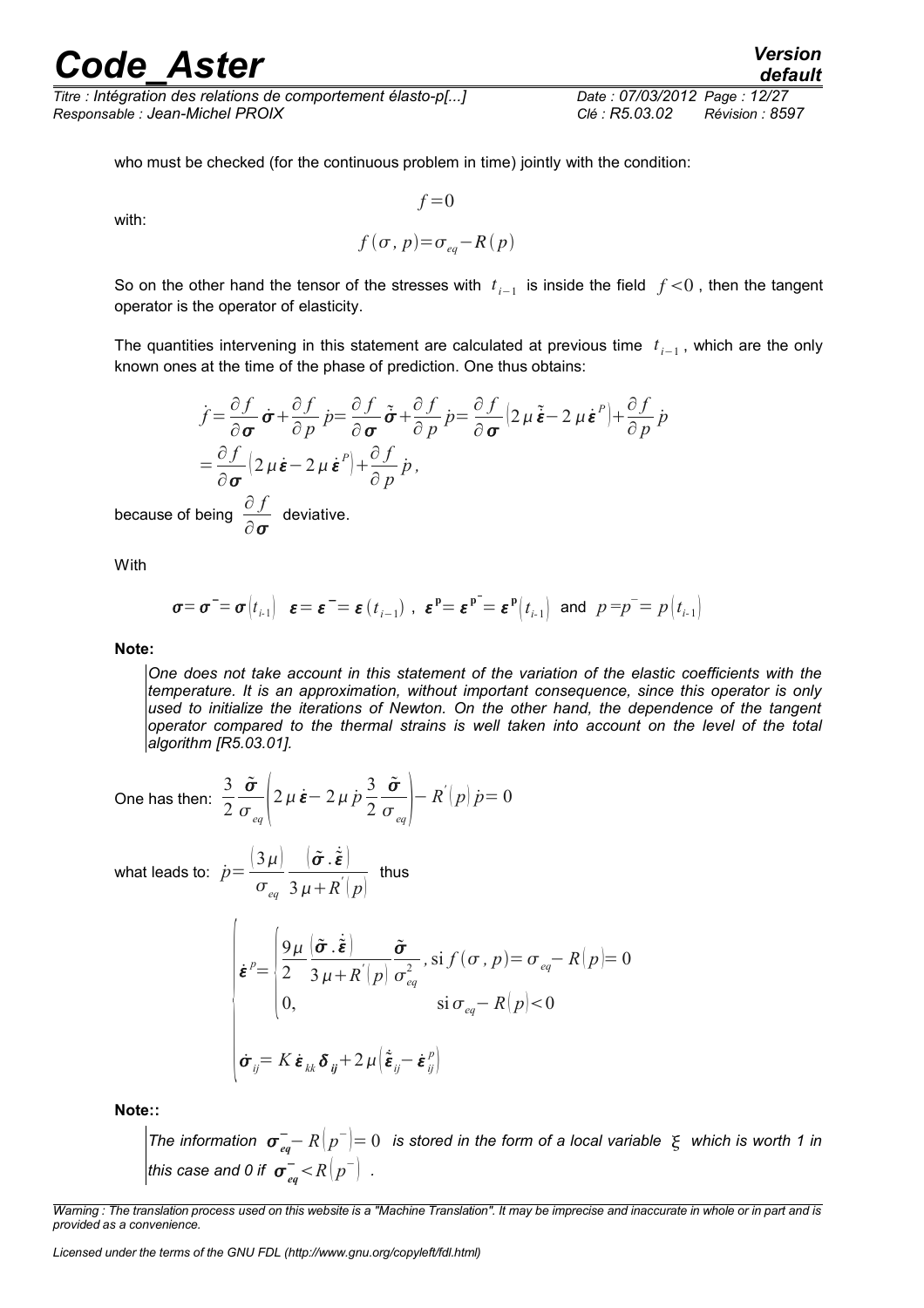*Titre : Intégration des relations de comportement élasto-p[...] Date : 07/03/2012 Page : 13/27 Responsable : Jean-Michel PROIX Clé : R5.03.02 Révision : 8597*

The tangent operator binds the vector of virtual strains  $|{\bm \varepsilon}|^*$  to a stress vector virtual  $|{\bm \sigma}|^*$  .

The tangent stiffness matrix is written for an elastic behavior:

$$
\boldsymbol{\sigma}^* = \left(K \vec{1} \otimes \vec{1} + 2 \,\mu \,\mathbf{P}\right) \boldsymbol{\varepsilon}^*
$$

and for a plastic behavior:

$$
\boldsymbol{\sigma}^* = \left(K\vec{\mathbf{1}}\otimes\vec{\mathbf{1}} + 2\,\mu\,\mathbf{P} - C_p\,\mathbf{s}\otimes\mathbf{s}\right)\boldsymbol{\varepsilon}^*
$$

with  $\, {\bf s} \,$  the vector of the deviatoric stresses associated with  $\, \sigma^{\pm} \,$  defined by:

$$
\mathbf{s}^T = \left( \tilde{\sigma}_{11}^-, \tilde{\sigma}_{22}^-, \tilde{\sigma}_{33}^-, \sqrt{2} \tilde{\sigma}_{12}^-, \sqrt{2} \tilde{\sigma}_{23}^-, \sqrt{2} \tilde{\sigma}_{31}^- \right)
$$

and:

$$
C_p = \xi \frac{\left(3\mu\right)^2}{\left(\sigma_{eq}\right)^2} \frac{1}{3\mu + R'}
$$

$$
\xi = \begin{cases} 1 & \text{si } \sigma_{eq}^- - R\left(p^-\right) = 0 \\ 0 & \text{sinon} \end{cases}
$$

In the case of the first increment of loading, therefore if the state at previous time corresponds in a nonconstrained initial state, the tangent operator is identical to the operator of elasticity.

#### **3.3 Computation of the stresses and the local variables**

<span id="page-12-0"></span>the decomposition of the strains makes it possible to write:

$$
\Delta \boldsymbol{\varepsilon} = \Delta \boldsymbol{\varepsilon}^p + \Delta \left( \mathbf{A}^{-1} \boldsymbol{\sigma} \right) + \Delta \boldsymbol{\varepsilon}^{th}
$$

Maybe, by taking the spherical and deviatoric parts:

$$
\Delta \tilde{\boldsymbol{\varepsilon}} = \Delta \boldsymbol{\varepsilon}^p + \Delta \left( \frac{\tilde{\boldsymbol{\sigma}}}{2 \mu} \right) \text{ because } \Delta \tilde{\boldsymbol{\varepsilon}}^{\text{th}} = 0.
$$
  

$$
tr \Delta \boldsymbol{\varepsilon} = \Delta \left( \frac{\text{tr } \boldsymbol{\sigma}}{3 \text{K}} \right) + tr \Delta \boldsymbol{\varepsilon}^{\text{th}} \text{ tr } \Delta \boldsymbol{\varepsilon}^{\text{p}} = 0.
$$

By direct implicit discretization of the behavior models for isotropic hardening, one obtains then:

$$
2\mu \Delta \tilde{\boldsymbol{\varepsilon}} - (\tilde{\boldsymbol{\sigma}}^{-} + \Delta \tilde{\boldsymbol{\sigma}}) = \frac{3}{2} 2\mu \Delta p \frac{\tilde{\boldsymbol{\sigma}}^{-} + \Delta \tilde{\boldsymbol{\sigma}}}{(\tilde{\boldsymbol{\sigma}}^{-} + \Delta \tilde{\boldsymbol{\sigma}})_{eq}} - 2 \frac{\mu}{2\mu^{-}} \tilde{\boldsymbol{\sigma}}^{-}
$$
  

$$
tr \boldsymbol{\sigma} = \frac{3K}{3K^{-}} tr \boldsymbol{\sigma}^{-} + 3K tr \Delta \boldsymbol{\varepsilon} - 3K tr \Delta \boldsymbol{\varepsilon}^{th}
$$

$$
(\boldsymbol{\sigma}^{-} + \Delta \boldsymbol{\sigma})_{eq} - R(p^{-} + \Delta p) \le 0
$$

$$
\Delta p = 0 \text{ si } (\boldsymbol{\sigma}^{-} + \Delta \boldsymbol{\sigma})_{eq} < R(p^{-} + \Delta p)
$$

$$
\Delta p \ge 0 \text{ si } (\boldsymbol{\sigma}^{-} + \Delta \boldsymbol{\sigma})_{eq} = R(p^{-} + \Delta p)
$$

One defines, to simplify the notations, the tensor  $\sigma^e$  such as:

*Warning : The translation process used on this website is a "Machine Translation". It may be imprecise and inaccurate in whole or in part and is provided as a convenience.*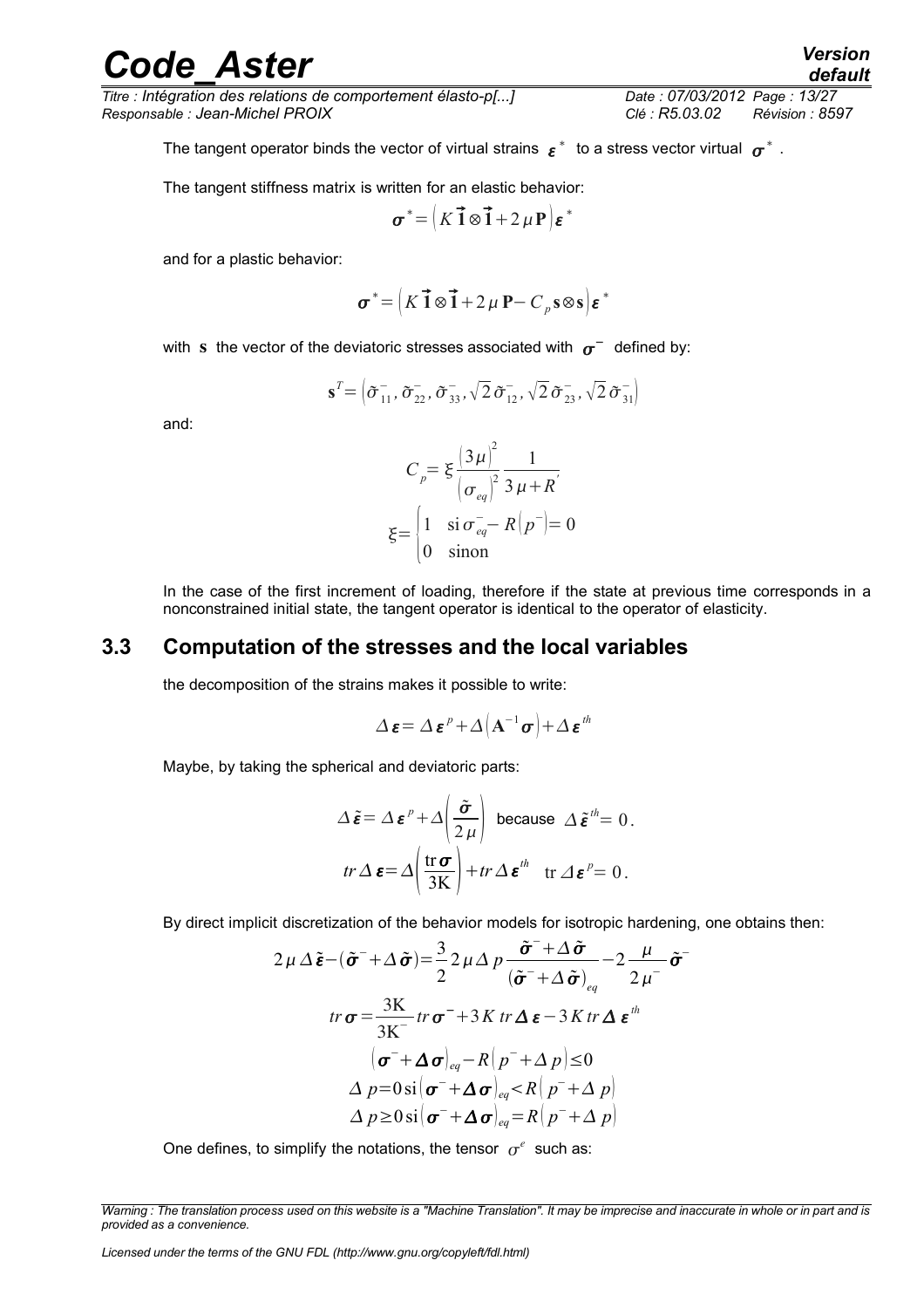*Titre : Intégration des relations de comportement élasto-p[...] Date : 07/03/2012 Page : 14/27 Responsable : Jean-Michel PROIX Clé : R5.03.02 Révision : 8597*

$$
\tilde{\boldsymbol{\sigma}}^e = \frac{2\,\mu}{2\,\mu} \tilde{\boldsymbol{\sigma}}^- + 2\,\mu\,\Delta\,\tilde{\boldsymbol{\epsilon}} \text{ and tr }\sigma^e = \text{tr }\sigma.
$$

Two cases arise:

- $\left(\boldsymbol{\sigma}^{-}+\boldsymbol{\Delta}\,\boldsymbol{\sigma}\right)_{eq} < R\left(p^{-}+\boldsymbol{\Delta}\,p\right)$ in this case:  $\varDelta~p=0$  soit  $\tilde{\bm{\sigma}}{=}\tilde{\bm{\sigma}}^-{+}\varDelta\,\tilde{\bm{\sigma}}{=}\tilde{\bm{\sigma}}^e\;$  , therefore:  $\left.\left(\tilde{\bm{\sigma}}^e\right)_{eq}{<}R\bigl(p^-\bigr)\right\rangle$
- $(\boldsymbol{\sigma}^{-}+\boldsymbol{\Delta}\boldsymbol{\sigma})_{eq}=R(p^{-}+\boldsymbol{\Delta} p)$ in this case:  $\varDelta$   $p$ ≥0 thus:  $\left[\tilde{\boldsymbol{\sigma}}^{e}\right]_{eq}$ ≥ $R\bigl(p^{-}\bigr)$

One from of deduced the algorithm from resolution:

• so  $\tilde{\sigma}^e_{eq} \leq R(p^-)$  then  $\Delta p = 0$  soit  $\tilde{\sigma} = \tilde{\sigma}^- + \Delta \tilde{\sigma} = \tilde{\sigma}^e$ • so  $\tilde{\sigma}_{eq}^{e} > R(p^{-})$ 

then it is necessary to solve:  $\tilde{\sigma}^e = \tilde{\sigma^-} + \Delta \, \tilde{\sigma} + \frac{3}{2}$ 2  $2 \mu \Delta p \frac{\tilde{\sigma}^{-} + \Delta \tilde{\sigma}}{2}$  $(\boldsymbol{\sigma}^+ \!+\! \Delta\,\boldsymbol{\sigma})_{_{eq}}$ 

thus while factorizing  $[{\tilde\sigma}^-{+}\varDelta {\tilde\sigma}^-$  and by taking the equivalent value of Von Mises:

$$
\sigma_{eq}^{e} = \left(1 + \frac{3}{2} \frac{2 \mu \Delta p}{\left(\boldsymbol{\sigma}^{-} + \Delta \boldsymbol{\sigma}\right)_{eq}}\right) \left(\boldsymbol{\sigma}^{-} + \Delta \boldsymbol{\sigma}\right)_{eq}
$$

that is to say:

$$
\sigma_{eq}^e = R\left(p^- + \Delta p\right) + 3 \mu \Delta p
$$

because:  $\sigma_{_{eq}}{=}{\left| \boldsymbol{\sigma}^{-} {+} \boldsymbol{\Delta} \, \boldsymbol{\sigma} \right|_{^{eq}}}{=}\textit{R}\!\left({\overline{\textit{p}}{+} \boldsymbol{\Delta}\, \textit{p}}\right)$ 

It is a scalar equation in  $\Delta p$ , linear or not according to  $R(p)$ .  $\Delta p$  is calculated in the following way:

if hardening is linear (relation VMIS ISOT LINE), one obtains directly:

$$
\Delta p = \frac{\sigma_{eq}^e - \sigma_y - R'p^-}{R' + 3\mu} \quad R' = \frac{EE_T}{E - E_T}
$$
 with

- if hardening is given by a curve of tension closely connected per pieces, (relation VMIS ISOT TRAC), one benefits from the linearity per pieces to determine exactly  $\Delta p$  to see [§An1];
- in the case of a hardening defined by a model in power (relation VMIS\_ISOT\_PUIS),  $\Delta p$  is solution of the nonlinear equation:  $\left[1+\Delta\,p\right]+3\;\mu\;\Delta\,p\!-\!\sigma_{eq}^{e}\!=\!0$  . This equation is solved by an iterative method (algorithm of the secant type). In the vicinity of the origin, one linearizes  $R(p)$  , because the derivative  $R^{'} = \frac{E}{p}$ *an E*  $\left(\frac{L}{a\sigma_y}p\right)^n$ 1  $\frac{1}{n}$ <sup>−1</sup> is infinite in  $p=0$  . Thus if

 $p < p_0$  , one replaces  $R(p)$  by  $R^{\text{lin}}(p) = \sigma_y + \frac{p}{p}$ *p*0  $\left|R\right(p_{\scriptscriptstyle 0})-\sigma_{\scriptscriptstyle y}\right]$  , which avoids the search for a solution numerically almost null. In practice, one chooses  $\ p_{0}^{}\!=\!10^{-10}$  .

*default*

*Warning : The translation process used on this website is a "Machine Translation". It may be imprecise and inaccurate in whole or in part and is provided as a convenience.*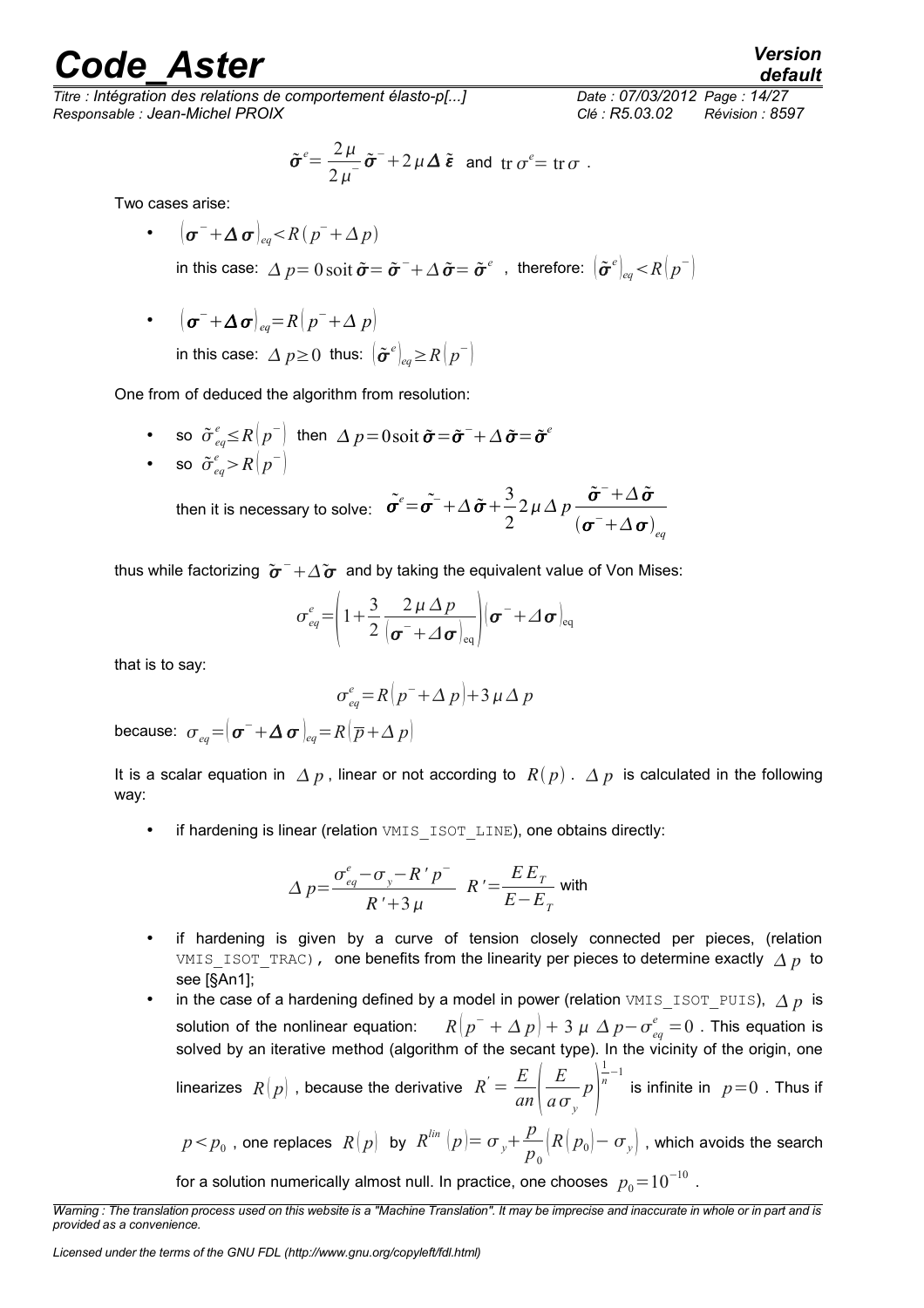*Titre : Intégration des relations de comportement élasto-p[...] Date : 07/03/2012 Page : 15/27 Responsable : Jean-Michel PROIX Clé : R5.03.02 Révision : 8597*

Once  $\Delta p$  determined, one calculates  $\sigma$  by:

$$
\tilde{\boldsymbol{\sigma}}^{-} + \Delta \tilde{\boldsymbol{\sigma}} = \frac{\sigma_{eq}^{e} - 3 \mu \Delta p}{\sigma_{eq}^{e}} \cdot \tilde{\boldsymbol{\sigma}}^{e}
$$
  
tr
$$
|\boldsymbol{\sigma}^{-} + \Delta \boldsymbol{\sigma}| = \text{tr} \, \boldsymbol{\sigma}^{e}.
$$

and

Options RAPH\_MECA and FULL\_MECA carry out both the preceding computation, which clarifies the computation of  $\mathbf{R}\big(\mathbf{u}_i^n\big)$  . It is noticed that actually,  $\mathbf{R}\big(\mathbf{u_i^n}\big){=}\mathbf{Q}^T\bm{\sigma}_i^n$  where  $\bm{\sigma}_i^n$  is calculated not according to  $\mathbf{u}_{i}^{n}$  , but  $\boldsymbol{\sigma}_{i-1}$ et  $\boldsymbol{\Delta} \mathbf{u}_{i}^{n}$  .

#### **Note:**

*Typical case of the plane stresses.*

The model of Von Mises with isotropic hardening (VMIS ISOT LINE, VMIS ISOT PUIS or VMIS ISOT TRAC) is also available in plane stresses, i.e. for modelizations C\_PLAN, DKT, COQUE\_3D, COQUE\_AXIS, COQUE\_D\_PLAN, COQUE\_C\_PLAN, PIPE, TUYAU\_6M.

In this case, the system to be solved comprises an additional equation. This computation is detailed in appendix 2.

#### **3.4 Tangent operator. Option FULL\_MECA**

<span id="page-14-0"></span>option  $\texttt{Full\_MECA}$  makes it possible to calculate the tangent matrix  $\boldsymbol{K}_i^n$  with each iteration. The tangent operator who is used for building it is calculated directly on the preceding discretized system (one notes to simplify:  $\tilde{\sigma} = \tilde{\sigma^{-}} + \Delta \tilde{\sigma}$ ,  $p = p^- + \Delta p$ ) and one writes the statements only in the isothermal case.

If the tensor of the stresses is on the border of the field,  $f=0$  then one has, by differentiating the form of the model of normality in  $\stackrel{\sim}{\bm{\tilde{\sigma}}}=\stackrel{\sim}{\bm{\sigma}^-}+\Delta\,\tilde{\bm{\sigma}}^{-1}$ 

$$
2\mu\delta\epsilon^{p}=2\mu\delta\tilde{\epsilon}-\delta\tilde{\sigma}=\frac{3}{2}2\mu\left(\delta p\frac{\tilde{\sigma}}{\sigma_{eq}}+\Delta p\frac{\delta\tilde{\sigma}}{\sigma_{eq}}-\frac{3}{2}\Delta p\frac{\tilde{\sigma}:\,d\tilde{\sigma}}{\sigma_{eq}.\,\tilde{\sigma}}.\,\tilde{\sigma}\right)
$$

where  $\delta \varepsilon^p \delta \tilde \varepsilon \delta \tilde \sigma$  represent infinitesimal increases around the solution in the incremental elastoplastic problem obtained previously.

Like:

$$
\frac{3}{2}\frac{\tilde{\boldsymbol{\sigma}}:d\tilde{\boldsymbol{\sigma}}}{\sigma_{eq}}=R'[p]dp
$$

by carrying out the tensor product of the first equation by  $\tilde{\sigma}$  one a:

$$
2\,\mu\,\tilde{\boldsymbol{\sigma}}\!:\!\boldsymbol{\delta}\,\tilde{\boldsymbol{\varepsilon}}-\tilde{\boldsymbol{\sigma}}\!:\!\boldsymbol{\delta}\,\tilde{\boldsymbol{\sigma}}\!=\!2\,\mu\,\boldsymbol{\delta}\,p\,.\,\sigma_{_{eq}}\,,
$$

while eliminating  $\delta p$  from the two last equations:

*Licensed under the terms of the GNU FDL (http://www.gnu.org/copyleft/fdl.html)*

*Warning : The translation process used on this website is a "Machine Translation". It may be imprecise and inaccurate in whole or in part and is provided as a convenience.*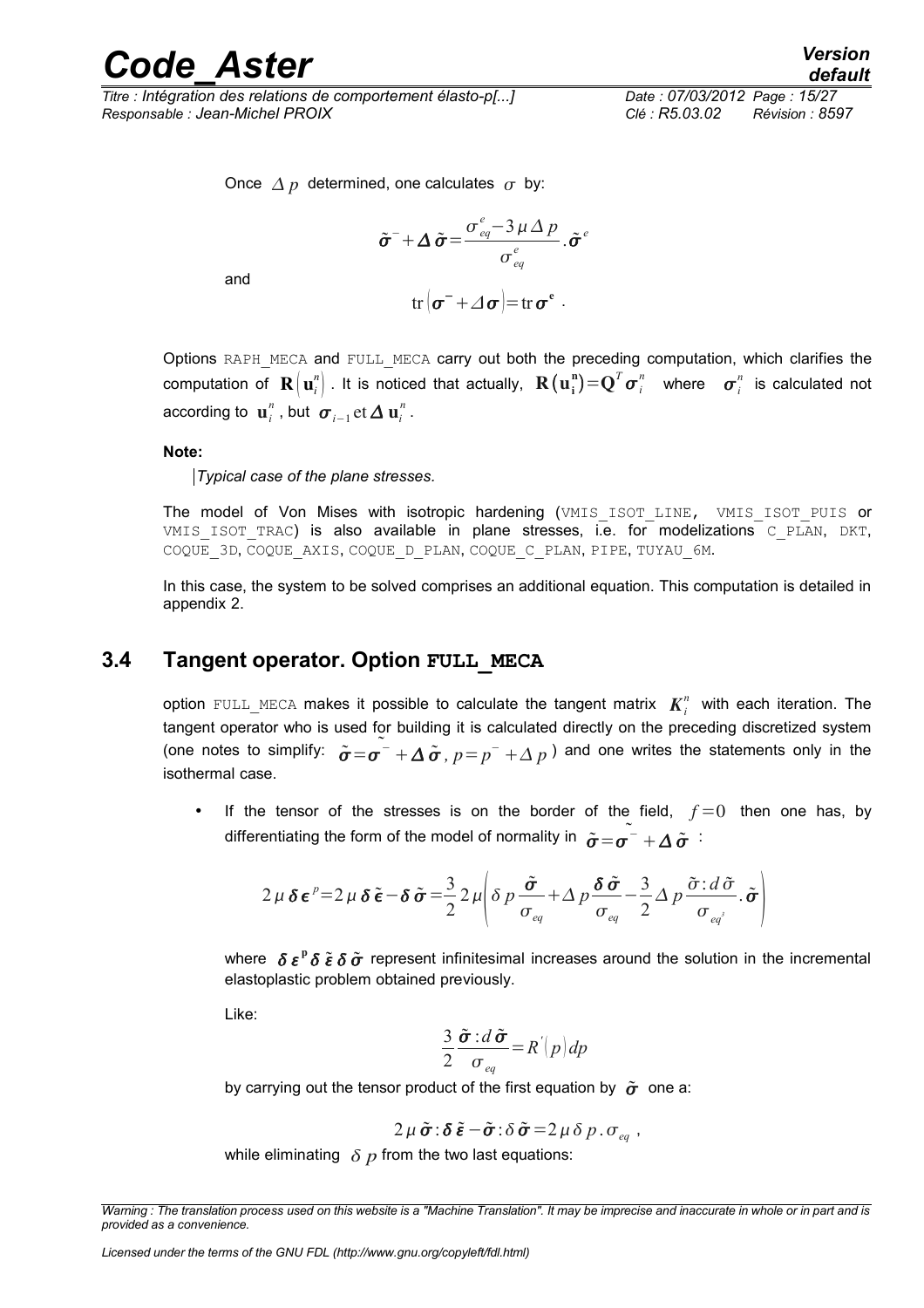*Titre : Intégration des relations de comportement élasto-p[...] Date : 07/03/2012 Page : 16/27 Responsable : Jean-Michel PROIX Clé : R5.03.02 Révision : 8597*

$$
\tilde{\boldsymbol{\sigma}} : \delta \tilde{\boldsymbol{\sigma}} = \frac{2 \mu \tilde{\boldsymbol{\sigma}} : \delta \tilde{\boldsymbol{\varepsilon}}}{1 + \frac{3 \mu}{R^{'}(p)}}.
$$

• So on the other hand if the tensor of the stresses is inside the field  $f < 0$ , then the tangent operator is the operator of elasticity.

While expressing  $\delta p$  and  $\tilde{\sigma}$ :  $\delta \tilde{\sigma}$  in the first equation, one obtains:

$$
2\,\mu\,\boldsymbol{\delta}\,\tilde{\boldsymbol{\varepsilon}}-\boldsymbol{\delta}\,\tilde{\boldsymbol{\sigma}}=\frac{3\,\mu\,\Delta\,p}{\sigma_{eq}}\,\boldsymbol{\delta}\,\tilde{\boldsymbol{\sigma}}+C_p.\big|\tilde{\boldsymbol{\sigma}}:\boldsymbol{\delta}\,\tilde{\boldsymbol{\varepsilon}}\big|_{+}\tilde{\boldsymbol{\sigma}},
$$

with:

$$
C_p = \frac{9\,\mu^2}{\sigma_{eq^2}} \left( 1 - \frac{R\left(p\right)\Delta\,p}{\sigma_{eq}} \right) \frac{1}{R\left(p\right) + 3\,\mu}
$$

The positive part  $\,(\tilde\sigma\!:\!\delta\,\tilde\epsilon\,)_+ \,$  makes it possible to gather in only one equation the two conditions:

- either  $f < 0$ , which implies  $\Delta p = 0$
- or  $f=0$

One obtains then:

$$
\delta \tilde{\sigma} = \frac{2\,\mu}{a} \delta \tilde{\boldsymbol{\varepsilon}} - \frac{C_p}{a} \big( \tilde{\boldsymbol{\sigma}} \cdot \delta \tilde{\boldsymbol{\varepsilon}} \big)_{+} \tilde{\boldsymbol{\sigma}}
$$

while posing:

$$
a = 1 + \frac{3 \mu \Delta p}{R \left( p + \Delta p \right)}
$$

The tangent operator binds the vector of virtual strains  $\,\varepsilon^{\,\ast}\,$  to a stress vector virtual  $\,\sigma^{\,\ast}\,$  .

The tangent stiffness matrix is written for an elastic behavior:

$$
\boldsymbol{\sigma}^* = (K \vec{1} \otimes \vec{1} + 2 \mu \mathbf{P}) \boldsymbol{\varepsilon}^*
$$

and for a plastic behavior:

$$
\boldsymbol{\sigma}^* = \left(K \vec{1} \otimes \vec{1} + \frac{2\mu}{a} \mathbf{P} - \frac{C_p}{a} \mathbf{s} \otimes \mathbf{s}\right) \boldsymbol{\varepsilon}^*
$$

with s the vector of the deviatoric stresses associated with  $\sigma^-$  defined by:

$$
\mathbf{s}^{\mathrm{T}} = \left( \tilde{\sigma}_{11}^{-}, \tilde{\sigma}_{22}^{-}, \tilde{\sigma}_{33}^{-}, \sqrt{2} \tilde{\sigma}_{12}^{-}, \sqrt{2} \tilde{\sigma}_{23}^{-}, \sqrt{2} \tilde{\sigma}_{31}^{-} \right)
$$

and:

*Warning : The translation process used on this website is a "Machine Translation". It may be imprecise and inaccurate in whole or in part and is provided as a convenience.*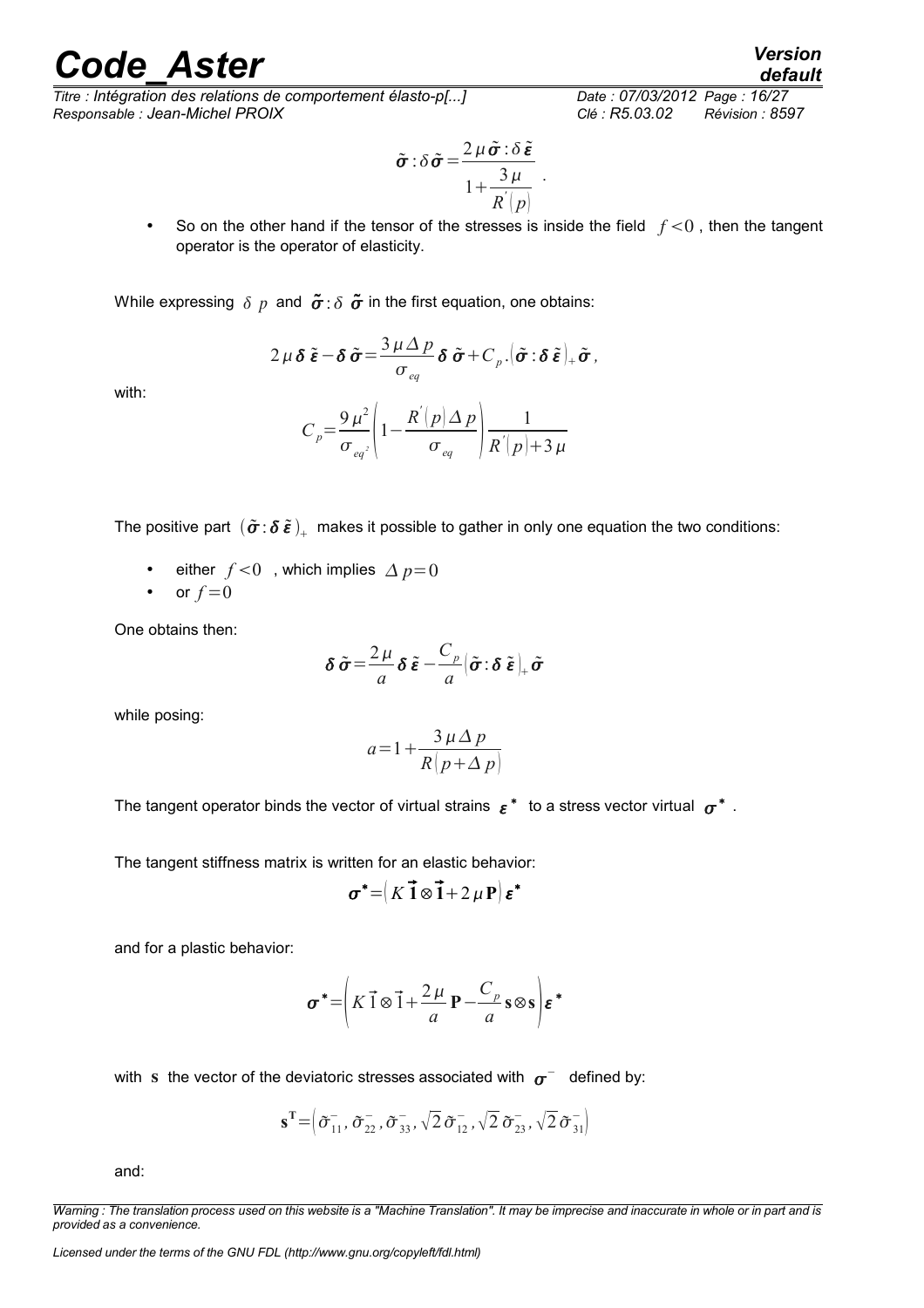*Titre : Intégration des relations de comportement élasto-p[...] Date : 07/03/2012 Page : 17/27 Responsable : Jean-Michel PROIX Clé : R5.03.02 Révision : 8597*

 $\xi = \begin{cases} 1 & \text{si } \Delta \, \varepsilon \text{ condition} \\ 0 & \text{si non} \end{cases}$  et  $\tilde{\sigma}$ .  $\Delta \tilde{\varepsilon} \ge 0$ 0 sinon

It is noted that the tangent operator with the system resulting from the implicit discretization differs from the tangent operator to the problem of velocity (RIGI\_MECA\_TANG). One finds it while making:  $\varDelta$   $p$  = 0 in the statements of  $\mathcal{C}_p$  and  $\mathcal{C}_q$ .

#### <span id="page-16-0"></span>**3.5 Local variables of behaviors VMIS\_ISOT\_LINE, VMIS\_ISOT\_PUIS, VMIS\_ISOT\_TRAC and VMIS\_JOHN\_COOK**

behavior models VMIS\_ISOT\_LINE, VMIS\_ISOT\_PUIS and VMIS\_ISOT\_TRAC produce two local variables:

- *p* cumulated equivalent plastic strain,
- •and  $\chi$  indicator of plasticity at time considered (useful for the computation of the tangent operator).

VMIS JOHN COOK uses two local variables besides the two preceding ones:

- $p^{-}$  plastic strainrate equivalent cumulated to time less,
- and  $\Delta t$ <sup>-</sup> the increment of time step at time less.

*Warning : The translation process used on this website is a "Machine Translation". It may be imprecise and inaccurate in whole or in part and is provided as a convenience.*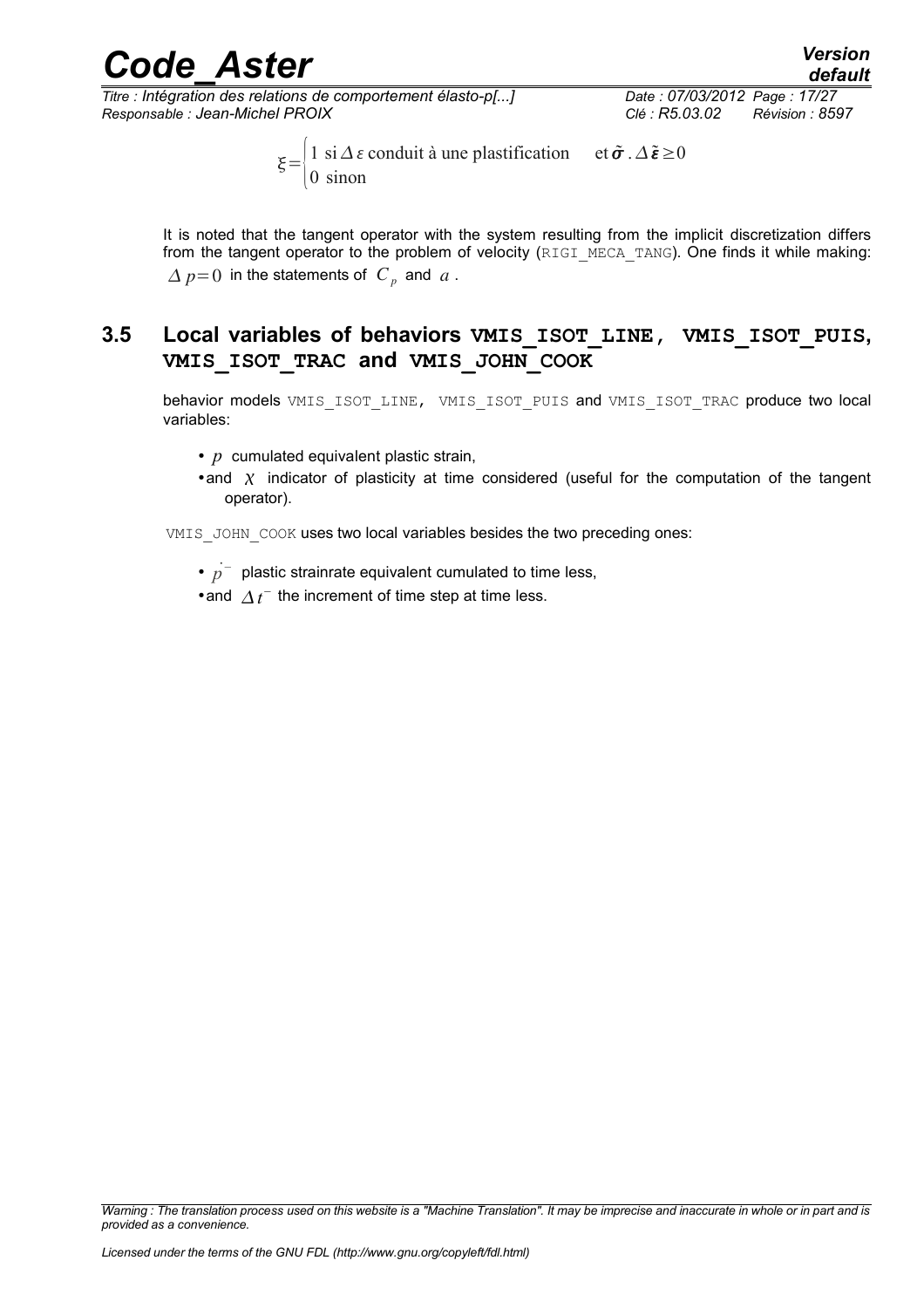*Titre : Intégration des relations de comportement élasto-p[...] Date : 07/03/2012 Page : 18/27 Responsable : Jean-Michel PROIX Clé : R5.03.02 Révision : 8597*

### <span id="page-17-1"></span>**4 Relation from Von Mises with linear kinematic hardening**

#### **4.1 Form of the behavior model**

<span id="page-17-0"></span>This relation is obtained by key word VMIS CINE LINE of the key word factor COMP INCR.

She is written (always in small strains):

 $\overline{1}$ 

$$
\begin{aligned}\n\left| \boldsymbol{\varepsilon}^{P} = \frac{3}{2} \, \dot{p} \, \frac{\tilde{\boldsymbol{\sigma}} - \tilde{\mathbf{X}}}{(\boldsymbol{\sigma} - X)_{eq}} = \frac{3}{2} \, \dot{p} \, \frac{\tilde{\boldsymbol{\sigma}} - \mathbf{X}}{(\boldsymbol{\sigma} - X)_{eq}} = \dot{\boldsymbol{\varepsilon}} - \mathbf{A}^{-1} \, \boldsymbol{\sigma} - \dot{\boldsymbol{\varepsilon}}^{th} \\
\mathbf{X} = C \, \boldsymbol{\varepsilon}^{P} \, \boldsymbol{\varepsilon}^{th} = \alpha \, (T - T_{ref}) \, \mathbf{Id} \\
(\boldsymbol{\sigma} - \mathbf{X})_{eq} - \sigma_{y} \le 0 \\
\left| \dot{p} = 0 \, \text{si} \, (\boldsymbol{\sigma} - \mathbf{X})_{eq} - \sigma_{y} \le 0 \\
\dot{p} \ge 0 \, \text{si} \, (s - X)_{eq} - s_{y} = 0\n\end{aligned}\right.
$$

 $\sigma_{y}^{\vphantom{\dagger}}$  is the elastic limit (the choice of  $\sigma_{y}^{\vphantom{\dagger}}$  falls to the user: it can correspond at the end of linearity of real curve of tension, either to a lawful or conventional elastic limit… At all events, one uses here the single value defined under ECRO LINE).

*C* is the coefficient of hardening deduced from the data by a simple traction test.

In this case (uniaxial stress tensor, strain tensor plastics isochoric and orthotropic):

$$
\boldsymbol{\sigma} = \begin{pmatrix} \sigma_L & 0 & 0 \\ 0 & 0 & 0 \\ 0 & 0 & 0 \end{pmatrix} \qquad \mathbf{X} = \begin{pmatrix} X_L & 0 & 0 \\ 0 & -\frac{X_L}{2} & 0 \\ 0 & 0 & -\frac{X_L}{2} \end{pmatrix}
$$



*Warning : The translation process used on this website is a "Machine Translation". It may be imprecise and inaccurate in whole or in part and is provided as a convenience.*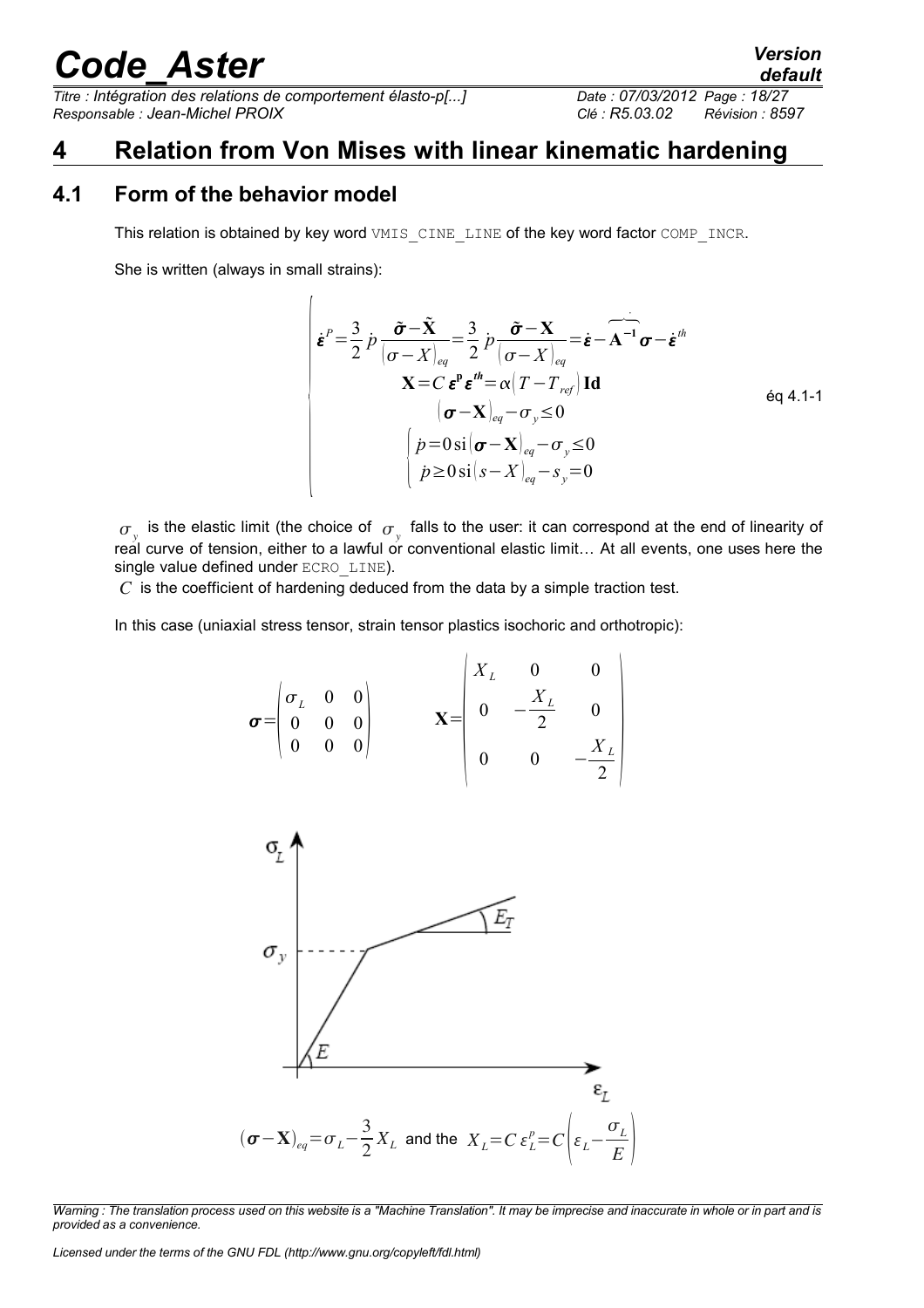*Titre : Intégration des relations de comportement élasto-p[...] Date : 07/03/2012 Page : 19/27 Responsable : Jean-Michel PROIX Clé : R5.03.02 Révision : 8597*

*default*

material characteristics are those provided under the key word factor ECRO\_LINE or ECRO\_LINE\_FO of operator DEFI\_MATERIAU :

 $\ell$  /ECRO\_LINE =\_F (D\_SIGM\_EPSI =  $E_T$  , SY =  $\sigma_y$  )  $\sqrt{\text{ECRO}}$ LINE\_FO = F (D\_SIGM\_EPSI =  $E_T$  , SY =  $\sigma_y$  )

 $\texttt{ECRO\_LINE\_FO}$  corresponds if  $|E^{}_T|$  and  $|\sigma_{_{{\cal Y}}}$  depends on the temperature and is then calculated for the temperature of the current Gauss point.

The Young modulus *E* and the Poisson's ratio are those provided under the key keys factors ELAS or ELAS\_FO.

For 
$$
\varepsilon_L > \frac{\sigma_y}{E}
$$
  $\sigma_L = \sigma_y + E_T \left( \varepsilon_L - \frac{\sigma_y}{E} \right)$ ,

but one also has:

$$
\begin{pmatrix}\n\sigma_L - \frac{3}{2} X_L = \sigma_y \\
X_L = C \left( \varepsilon_L - \frac{\sigma_L}{E} \right)\n\end{pmatrix}
$$

from where, while eliminating *X <sup>L</sup>* and while identifying:

$$
C = \frac{2}{3} \frac{E E_T}{E - E_T}.
$$

#### **4.2 Tangent operator. Option RIGI\_MECA\_TANG**

<span id="page-18-0"></span>the goal of this paragraph is to calculate the tangent operator *Ki*−<sup>1</sup> (computation option RIGI MECA TANG called with the first iteration of a new increment of load) starting from the results known at previous time  $t_{i-1}$  .

For that, if the tensor of the stresses with  $|t_{i-1}|$  is on the border of the field of elasticity, the condition is written:

 $\dot{f} = 0$ 

who must be checked (for the continuous problem in time) jointly with the condition:

with

$$
f = f\left(\boldsymbol{\sigma}^{-}, \mathbf{X}^{-}\right) = \left(\boldsymbol{\sigma}^{-} - \mathbf{X}^{-}\right)_{eq} - \sigma_{y}
$$

 $f = 0$ 

So on the other hand the tensor of the stresses with  $t_{i-1}$  is inside the field  $f$  <0, then the tangent operator is the operator of elasticity.

One poses:

*Warning : The translation process used on this website is a "Machine Translation". It may be imprecise and inaccurate in whole or in part and is provided as a convenience.*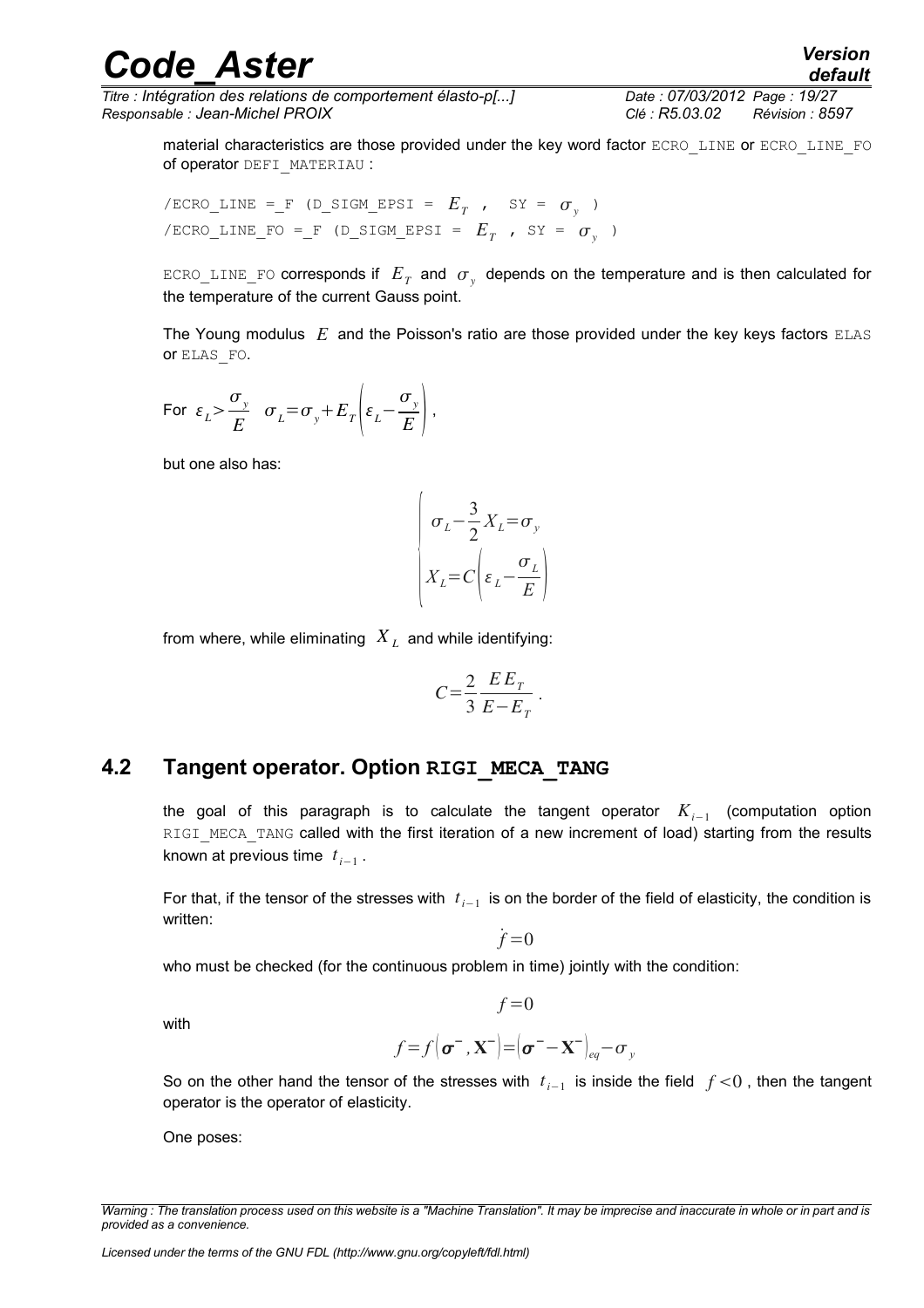*Titre : Intégration des relations de comportement élasto-p[...] Date : 07/03/2012 Page : 20/27 Responsable : Jean-Michel PROIX Clé : R5.03.02 Révision : 8597*

$$
\boldsymbol{\sigma}^{dev} = \tilde{\boldsymbol{\sigma}}^{-} - \mathbf{X}^{-} \operatorname{et} \mathbf{y} = \begin{cases} 1 & \text{si } (\boldsymbol{\sigma}^{-} - \mathbf{X}^{-})_{eq} - \sigma_{y} = 0 & (\text{variable interne } X) \\ 0 & \text{sinon} \end{cases}
$$

The problem of velocity is written in this case:

 $\overline{1}$ 

$$
\begin{cases}\n\dot{\boldsymbol{\varepsilon}}^{p} = \left\{\frac{1}{2\mu} \frac{3}{2} \left(\frac{2\mu}{\sigma_{y}}\right)^{2} \left(\frac{\tilde{\boldsymbol{\sigma}} - \mathbf{X}}{C + 2\mu} \cdot \hat{\boldsymbol{\varepsilon}}\right) (\tilde{\boldsymbol{\sigma}} - \mathbf{X})}{0 \sin(s - X)_{eq} - s_{y} < 0 \\
\dot{\sigma}_{ij} = K \dot{\boldsymbol{\varepsilon}}_{kk} \delta_{ij} + 2\mu \left(\dot{\tilde{\boldsymbol{\varepsilon}}}_{ij} - \dot{\boldsymbol{\varepsilon}}_{ij}^{p}\right)\n\end{cases}
$$

The tangent operator binds the vector of virtual strains  $\,\varepsilon^{\,\ast}\,$  to a stress vector virtual  $\,\sigma^{\ast}$  . The tangent stiffness matrix is written for an elastic behavior:

$$
\boldsymbol{\sigma}^* = (K \vec{1} \otimes \vec{1} + 2 \mu \mathbf{P}) \boldsymbol{\varepsilon}^*
$$

and for a plastic behavior:

$$
\boldsymbol{\sigma}^* = \left(K \vec{1} \otimes \vec{1} + 2 \mu \mathbf{P} - C_p \mathbf{s} \otimes \mathbf{s}\right) \boldsymbol{\varepsilon}^*
$$

with  $\, {\bf s} \,$  the vector of the deviatoric stresses associated with  $\, {\bm \sigma}^{dev} \,$  defined by:

$$
\mathbf{s}^{\mathrm{T}} = \left( \sigma_{11}^{\text{dev}}, \sigma_{22}^{\text{dev}}, \sigma_{33}^{\text{dev}}, \sqrt{2} \,\sigma_{12}^{\text{dev}}, \sqrt{2} \,\sigma_{23}^{\text{dev}}, \sqrt{2} \,\sigma_{31}^{\text{dev}} \right)
$$

and:

$$
C_p = \gamma \frac{3}{2} \left( \frac{2\mu}{\sigma_y} \right)^2 \frac{1}{2\mu + C}
$$

In the case of the first increment of loading, therefore if the state at previous time corresponds in a nonconstrained initial state, the tangent operator is identical to the operator of elasticity.

#### **4.3 Computation of the stresses and local variables**

<span id="page-19-0"></span>the direct implicit discretization of the continuous relations results in solving:

$$
\begin{pmatrix}\n2\mu \Delta \boldsymbol{\varepsilon}^{p} = 2\mu \left( \Delta \tilde{\boldsymbol{\varepsilon}} + \frac{\tilde{\sigma}^{-}}{2\mu} - \frac{\tilde{\sigma}}{2\mu} \right) = \frac{3}{2} 2\mu \Delta p \frac{\tilde{\sigma} - \mathbf{X}}{\sigma_{y}} \\
\mathbf{X} = \frac{C}{C^{-}} \mathbf{X}^{-} + C \Delta \boldsymbol{\varepsilon}^{p} \\
\sigma - \mathbf{X}_{eq} \leq \sigma_{y} \\
\Delta p = 0 \sin \left( \sigma - \mathbf{X} \right)_{eq} < \sigma_{y} \\
\Delta p \geq 0 \sin \sigma\n\end{pmatrix}
$$
tr
$$
\left( \sigma^{-} + \Delta \sigma \right) = \frac{3\mathbf{K}}{3\mathbf{K}^{-}} \text{tr} \sigma^{-} + 3\mathbf{K} \text{tr} \Delta \boldsymbol{\varepsilon} - 3\mathbf{K} \text{tr} \Delta \boldsymbol{\varepsilon}^{th}
$$

One still poses:

*Warning : The translation process used on this website is a "Machine Translation". It may be imprecise and inaccurate in whole or in part and is provided as a convenience.*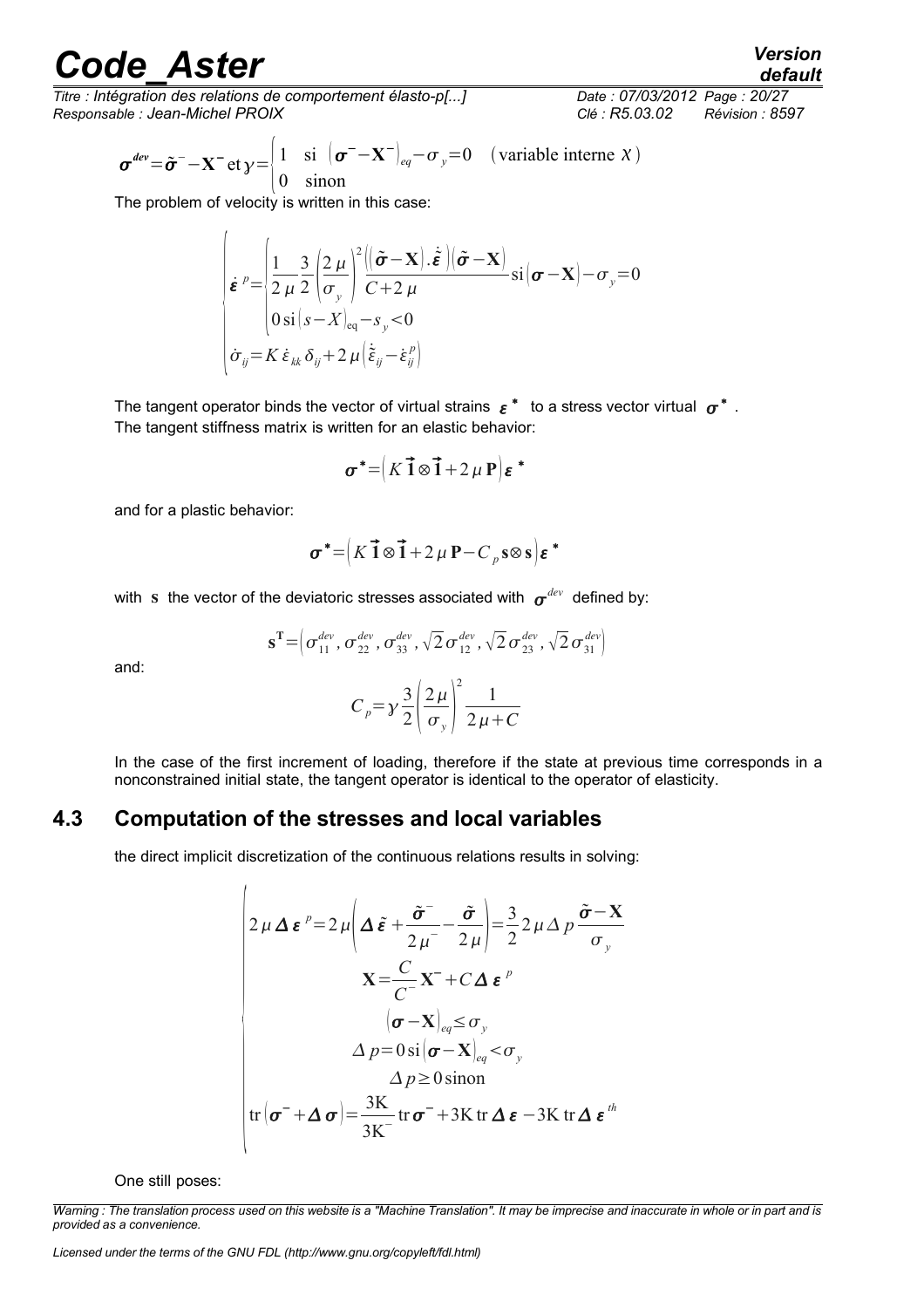*Titre : Intégration des relations de comportement élasto-p[...] Date : 07/03/2012 Page : 21/27 Responsable : Jean-Michel PROIX Clé : R5.03.02 Révision : 8597*

$$
\tilde{\sigma}^e = \frac{2\,\mu}{2\,\mu} \tilde{\sigma}^- + 2\,\mu\,\Delta\,\tilde{\epsilon} - \frac{C}{C} \,\mathbf{X}^-.
$$

The first equation is also written:

$$
\left(2\,\mu\,\Delta\,\tilde{\boldsymbol{\varepsilon}}+\frac{2\,\mu}{2\,\mu^{-}}\tilde{\boldsymbol{\sigma}}^{-}\right)=\tilde{\boldsymbol{\sigma}}+\frac{3}{2}\,2\,\mu\,\Delta\,p\,\frac{\tilde{\boldsymbol{\sigma}}-\mathbf{X}}{\sigma_{y}}
$$

while cutting off  $X = \frac{C}{\sigma^2}$  $\frac{C}{C^-}$ **X**<sup> $-$ </sup> + *C*  $\Delta$   $\epsilon$ <sup>*p*</sup> has each term, one obtains:

$$
2\mu\Delta\tilde{\boldsymbol{\varepsilon}} + \frac{2\mu}{2\mu} \tilde{\boldsymbol{\sigma}}^{\text{}} - \frac{C}{C} \mathbf{X}^{\text{}} = \tilde{\boldsymbol{\sigma}} - \mathbf{X} + \frac{3}{2} 2\mu\Delta p \frac{\tilde{\boldsymbol{\sigma}} - \mathbf{X}}{\sigma_y} + C\Delta \boldsymbol{\varepsilon}^{\text{P}}
$$

or, by means of the flow model:

$$
\tilde{\boldsymbol{\sigma}}^e = (\tilde{\boldsymbol{\sigma}} - \mathbf{X}) \bigg( 1 + \frac{3}{2} (2 \mu + C) \frac{\Delta p}{\sigma_y} \bigg)
$$

One still obtains a scalar equation by  $\Delta p$  taking some the equivalent values of Von Mises:

$$
\sigma_{eq}^e = \sigma_y + \frac{3}{2} \left( 2 \mu + C \right) \Delta p
$$

what gives directly:

$$
\Delta p = \frac{\sigma_{eq}^e - \sigma_y}{\frac{3}{2}(2\mu + C)}
$$

And  $\sigma$  is obtained by:  $\tilde{\sigma} = \frac{2 \mu}{2 \pi}$  $\frac{2\mu}{2\mu^{-}}\tilde{\boldsymbol{\sigma}}^{-}$  +2  $\mu\Delta\tilde{\boldsymbol{\varepsilon}}$  + 2  $\mu\Delta\boldsymbol{\varepsilon}^{p}$ 

By noticing that:  $\Delta \varepsilon^p = \frac{3}{2}$ 2 *Δp*  $\tilde{\boldsymbol{\sigma}}$  – **X**  $\sigma_{y}$  $=\frac{3}{2}$ 2  $\Delta p \frac{\tilde{\sigma}^e}{\tilde{\sigma}^e}$  $\overline{\sigma_{eq}^e}$  because:  $\tilde{\sigma}$  – **X**  $\sigma_{y}$  $=\frac{\tilde{\sigma}^e}{\sigma}$  $\sigma_{_{eq}}^{^{e}}$ *e* one thus has:

$$
\tilde{\boldsymbol{\sigma}} = \frac{2\,\mu}{2\,\mu^{-}}\tilde{\boldsymbol{\sigma}}^{-} + 2\,\mu\,\Delta\,\tilde{\boldsymbol{\epsilon}} - \frac{2\,\mu}{2\,\mu + C}\frac{\left(s_{eq}^e - \sigma_y\right)_+}{\sigma_{eq}^e} \cdot \tilde{\boldsymbol{\sigma}}^e
$$

The local variables  $X$  are calculated by:

$$
\mathbf{X} = \frac{C}{C} \mathbf{X}^- + C \Delta \boldsymbol{\varepsilon}^{\text{p}} = \frac{C}{C} \mathbf{X}^- + \frac{3}{2} C \Delta p \frac{\tilde{\sigma}^e}{\sigma_{eq}^e}
$$

**Note:** *Typical case of the plane stresses.*

The direct taking into account of the assumption of the plane stresses in the integration of the model of Von Mises with linear kinematic hardening was not made in *Code\_Aster*. To take into account this

*Licensed under the terms of the GNU FDL (http://www.gnu.org/copyleft/fdl.html)*

*Warning : The translation process used on this website is a "Machine Translation". It may be imprecise and inaccurate in whole or in part and is provided as a convenience.*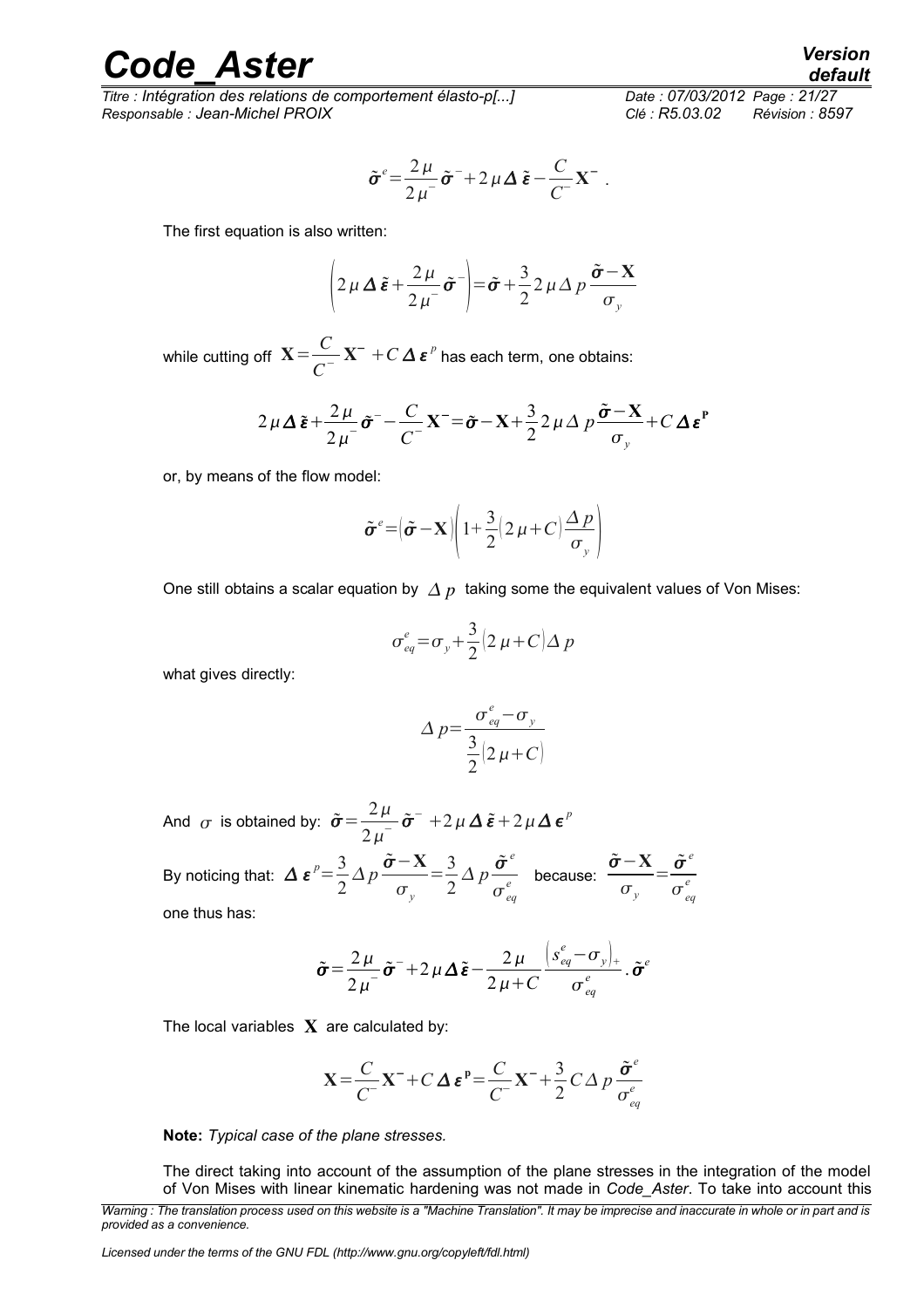*Titre : Intégration des relations de comportement élasto-p[...] Date : 07/03/2012 Page : 22/27 Responsable : Jean-Michel PROIX Clé : R5.03.02 Révision : 8597*

assumption, i.e. to use an elastoplastic behavior of Von Mises with a linear kinematic hardening (model of Prager) with modelizations C\_PLAN, DKT, COQUE\_3D, COQUE\_AXIS, COQUE\_D\_PLAN, COQUE C PLAN, PIPE, TUYAU 6M, one can:

•that is to say to use the method of condensation static (due to R. of Borst [R5.03.03]) which makes it possible to obtain a plane state of stresses with convergence of the total iterations of the algorithm of Newton;

<span id="page-21-1"></span>•that is to say to use behavior VMIS ECMI LINE (cf [R5.03.16]).

#### **4.4 Tangent operator. Option FULL\_MECA**

option  $\texttt{Full\_MECA}$  makes it possible to calculate the tangent matrix  $\textbf{K}_i^n$  with each iteration. The tangent operator who is used for building it is calculated directly on the preceding discretized system (one notes to simplify:  $\tilde{\sigma} = \tilde{\sigma^{-}} + \Delta \tilde{\sigma}$ ,  $p = p^- + \Delta p$ ) and one writes the statements only in the isothermal case.

One poses 
$$
\sigma^{dev} = \tilde{\sigma} - \mathbf{X}
$$
 and  $\gamma = \begin{vmatrix} 1 & \sin \Delta p > 0 \text{ et } (\tilde{\sigma} - \mathbf{X}) \cdot \Delta \tilde{\epsilon} \ge 0 \\ 0 & \sin \alpha \end{vmatrix}$ 

the tangent operator binds the vector of virtual strains  $\,\varepsilon^*\,$  to the stress vector virtual  $\,\sigma^*\,$  . Then the tangent stiffness matrix is written:

$$
\boldsymbol{\sigma}^* = \left(K \vec{1} \otimes \vec{1} + 2 \mu a_2 P - C_p s \otimes s\right) \boldsymbol{\varepsilon}^*
$$

with  $\, {\bf s} \,$  the stress vector associated with  $\, {\bm \sigma}^{dev} \,$  by:

and:

d: 
$$
C_p = y \frac{3}{2} \left( \frac{2\mu}{\sigma_y} \right)^2 \frac{1}{2\mu + C} a_1
$$
 with  $a_1 = \frac{1}{1} + \frac{3}{2} \frac{(2\mu + C)\Delta p}{\sigma_y}$  and  $a_2 = a_1 \left( 1 + \frac{3}{2} C \frac{\Delta p}{\sigma_y} \right)$ 

 $\mathbf{s^T} \!=\!\!\left(\sigma_{11}^{dev},\sigma_{22}^{dev},\sigma_{33}^{dev},\sqrt{2}\,\sigma_{12}^{dev},\sqrt{2}\,\sigma_{23}^{dev},\sqrt{2}\,\sigma_{31}^{dev}\right)$ 

#### **4.5 Local variables of model VMIS\_CINE\_LINE**

<span id="page-21-0"></span>the local variables are 7:

- the tensor  $X$  stored on 6 components,
- the scalar variable  $\chi$ .

*Warning : The translation process used on this website is a "Machine Translation". It may be imprecise and inaccurate in whole or in part and is provided as a convenience.*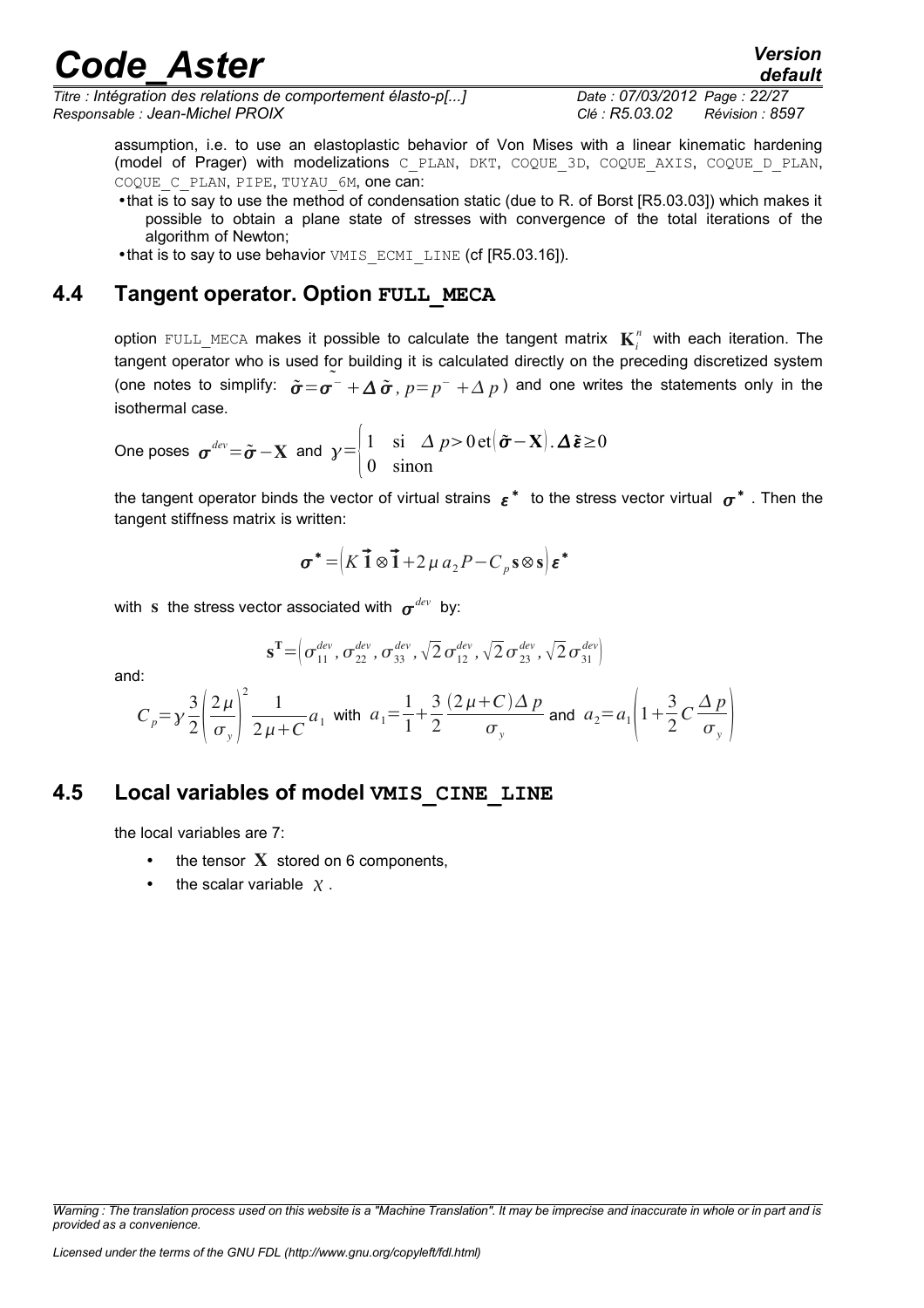*Titre : Intégration des relations de comportement élasto-p[...] Date : 07/03/2012 Page : 23/27 Responsable : Jean-Michel PROIX Clé : R5.03.02 Révision : 8597*

*default*

### **5 Bibliography**

- <span id="page-22-0"></span>1) P. MIALON, Elements of analysis and numerical resolution of the relations of elastoplasticity. EDF - Bulletin of the Management of the Studies and Searches - Series C - N° 3 1986, p. 57 - 89.
- 2) E.LORENTZ, J.M.PROIX, I.VAUTIER, F.VOLDOIRE, F.WAECKEL "Initiation with the thermo - plasticity in the Code\_Aster *", EDF/DER/HI* - 74/96/013 Description of

### **the versions of the document Version Aster**

| <b>Author</b><br>$\frac{S}{5}$ | <b>Notes Organization</b><br>(S) Description                   | of the modifications 5 J.M. Proix, E. Lorentz                                                                      |
|--------------------------------|----------------------------------------------------------------|--------------------------------------------------------------------------------------------------------------------|
|                                | , P.Mialon EDF-R&D initial Text   J.M.Proix EDF-R&D/AMA<br>8.5 |                                                                                                                    |
| Correction                     | page 10, cf R                                                  | drives REX 11079 10.2 J.M. Proix EDF-R&D/AMA                                                                       |
|                                | Modification page 7 of                                         | the drafting on the way of computation (p) (cf card-<br>indexes 15001). 11.1 S. Fayolle EDF-R&D/AMA<br>Addition of |
| VMIS JO<br>HN COO<br>l K       | <b>Relation</b>                                                | VMIS ISOT_TRAC : complements                                                                                       |

*Warning : The translation process used on this website is a "Machine Translation". It may be imprecise and inaccurate in whole or in part and is provided as a convenience.*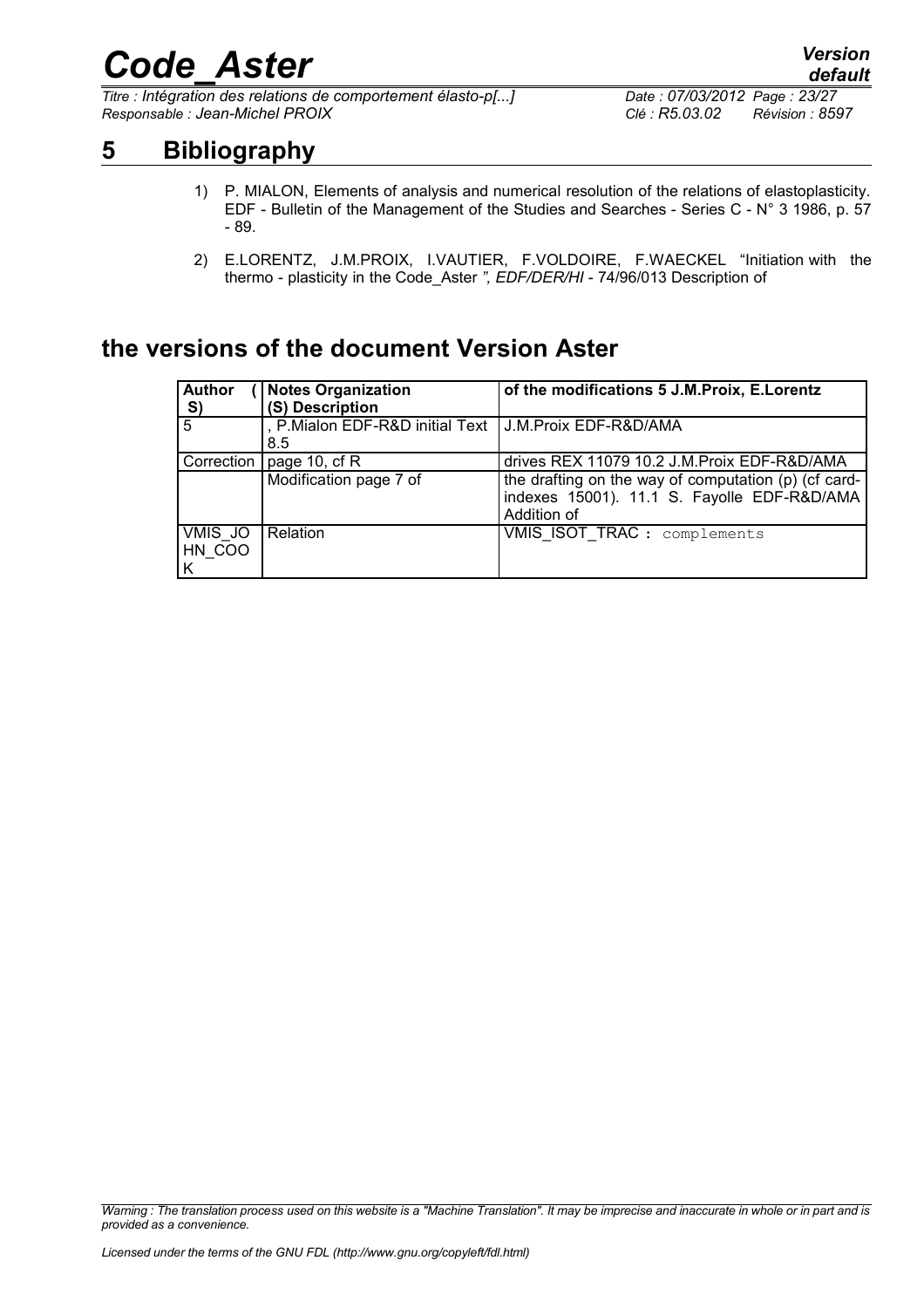*Titre : Intégration des relations de comportement élasto-p[...] Date : 07/03/2012 Page : 24/27 Responsable : Jean-Michel PROIX Clé : R5.03.02 Révision : 8597*

### <span id="page-23-0"></span>**Annexe 1 on integration the implicit discretization of**

the behavior model results in solving an equation in [§5]. One solves the equation exactly  $\Delta p$  while

$$
\sigma_{eq}^e - 3 \mu \Delta p - R \left( p^- + \Delta p \right) = 0
$$

drawing left the linearity per pieces. One examines initially if the solution could

be apart from the limits of the points of discretization of the curve, i.e., if is a possible  $R(p)$  solution. For that  $p \geq p_n$ : so then one is in

the following

- situation  $\sigma_{eq}^e + 3 \mu \left( p^- p_n \right) \sigma_n \ge 0$ 
	- : if the prolongation on the right is linear



• then: that is to say then: if the prolongation is

constant

:

$$
\alpha_{n-1} = \frac{\sigma_n - \sigma_{n-1}}{p_n - p_{n-1}} \qquad H_{n-1} = \sigma_{n-1} + \alpha_{n-1} (p^- - p_{n-1})
$$
  

$$
\Delta p = \frac{\sigma_{eq}^e - H_{n-1}}{\alpha_{n-1} + 3 \mu}
$$

• if not an error message is transmitted

*Warning : The translation process used on this website is a "Machine Translation". It may be imprecise and inaccurate in whole or in part and is provided as a convenience.*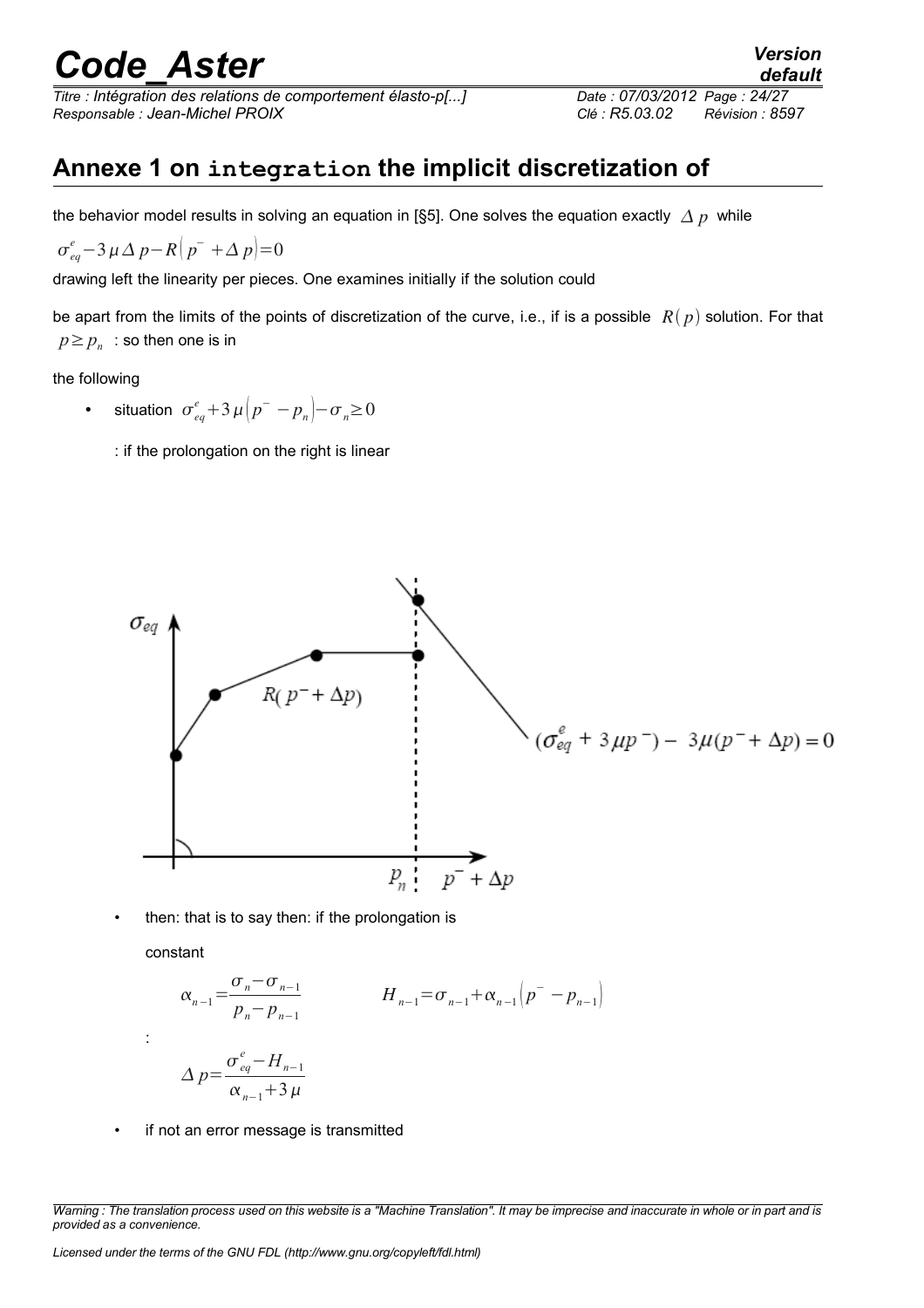# *Code\_Aster Version*<br>Titre : Intégration des relations de comportement élasto-p[...] Date : 07/03/2012 Page : 25/27

 $\overline{T}$ itre : *Intégration des relations de comportement élasto-p[...] Responsable : Jean-Michel PROIX Clé : R5.03.02 Révision : 8597*

$$
\Delta p = \frac{\sigma_{eq}^e - \sigma_n}{3\mu}
$$

- if not, the solution is to be sought
- in L" interval  $p$  such as: and then, is such that  $[p_i, p_{i+1}]$  : Isotropic

$$
\sigma_{i+1} > \sigma_{eq}^e + 3 \mu \left( p^- - p_{i+1} \right)
$$

$$
\sigma_i \leq \sigma_{eq}^e + 3 \mu \left( p^- - p_i \right)
$$



hardening  $\Delta p$  in plane stresses

$$
\Delta p = \frac{\sigma_{eq}^e - H_i}{\alpha_i + 3\,\mu} \text{ et } p^- + \Delta p \in [p_i, p_{i+1}]
$$

*Warning : The translation process used on this website is a "Machine Translation". It may be imprecise and inaccurate in whole or in part and is provided as a convenience.*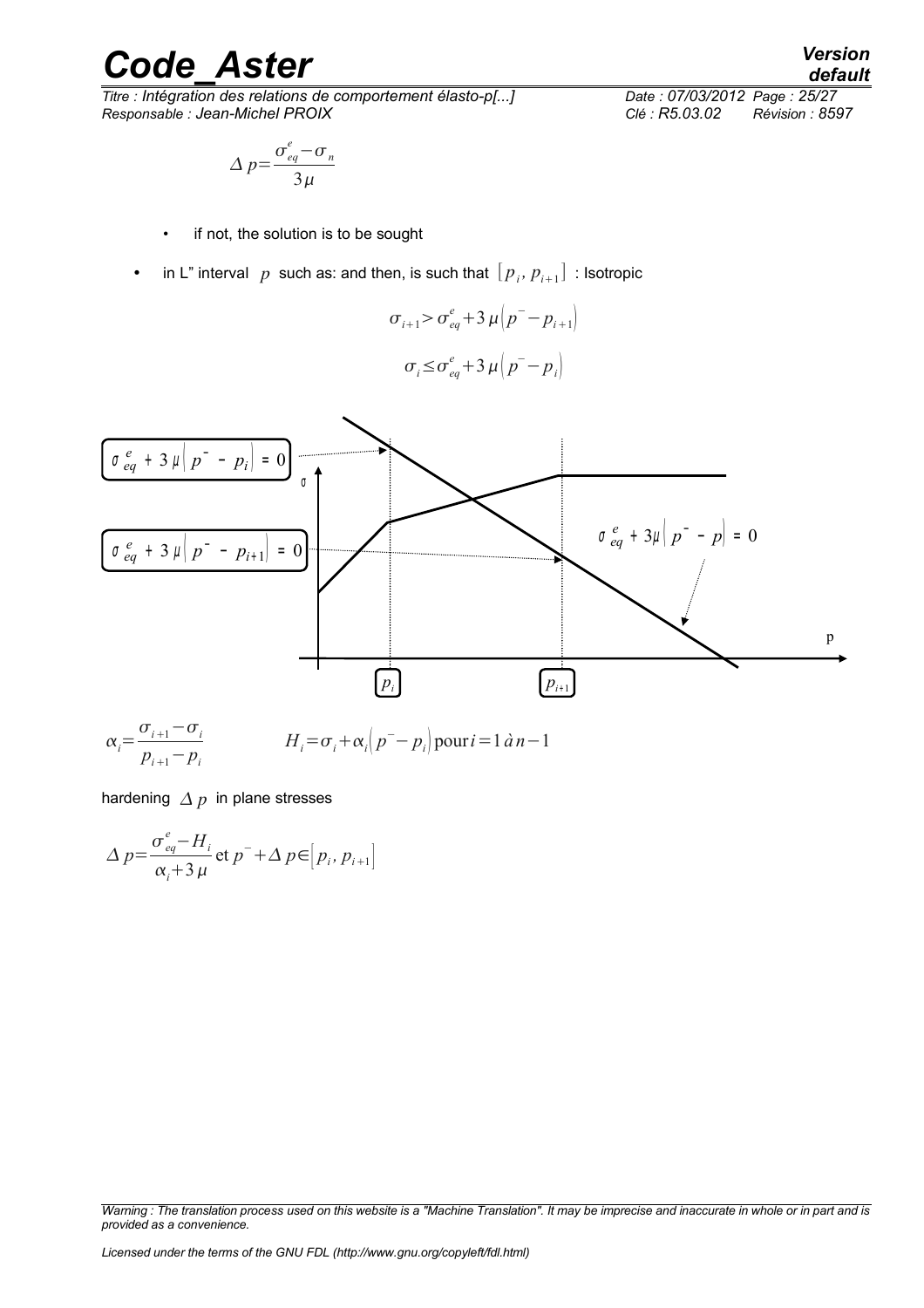*Titre : Intégration des relations de comportement élasto-p[...] Date : 07/03/2012 Page : 26/27 Responsable : Jean-Michel PROIX Clé : R5.03.02 Révision : 8597*

*default*

### <span id="page-25-0"></span>**Annexe 2 In this case, the system to be solved**

comprises an equation moreover: . The following system then is obtained  $\Delta \sigma_{33}=0$  : With this assumption, is not entirely

$$
2 \mu \Delta \tilde{\boldsymbol{\varepsilon}} - \Delta \tilde{\boldsymbol{\sigma}} = \frac{3}{2} 2 \mu \Delta p \frac{\tilde{\boldsymbol{\sigma}}^{-} + \Delta \tilde{\boldsymbol{\sigma}}}{|\boldsymbol{\sigma}^{-} + \Delta \boldsymbol{\sigma}|_{eq}}
$$
  
tr  $\Delta \boldsymbol{\sigma} = 3 \mathbf{K}$  tr  $\Delta \boldsymbol{\varepsilon}$   

$$
|\boldsymbol{\sigma}^{-} + \Delta \boldsymbol{\sigma}|_{eq} - R(p^+ + \Delta p) \le 0
$$
  

$$
\Delta p = 0 \text{ si } |\boldsymbol{\sigma}^{-} + \Delta \boldsymbol{\sigma}|_{eq} < R(p^+ + \Delta p)
$$
  

$$
\Delta p \ge 0 \text{ si } |\boldsymbol{\sigma}^{-} + \Delta \boldsymbol{\sigma}|_{eq} = R(p^+ + \Delta p)
$$
  

$$
\Delta \sigma_{33} = 0
$$

known:  $\varDelta$   $\bm{\varepsilon}$   $\,$  cannot be only calculated from  $\,\varDelta\,\varepsilon_{33}\,$  . Note: In the case as of modelizations  $\,\varDelta\,\mathbf{u}_i^n\,$ 

#### **other than**

*C\_PLAN, therefore for example for the modelizations of shells (DKT, COQUE\_3D), the assumptions on the transverse terms* of shears and are defined by these modelizations  $\Delta \sigma_{13}$   $\Delta \sigma_{23}$  (in *general, the behavior related to the transverse shears linear, elastic and is uncoupled from the equations above). These terms thus do not enter on account here. One poses with entirely known from*

 $\Delta\,\bm{\varepsilon}=\Delta\,\bm{\varepsilon}^{\,q}+\Delta\,\bm{\varepsilon}^{\,y}$  and  $\Delta\,\bm{\varepsilon}^{\,q}$  of elasticity, therefore is unknown  $\Delta\,\mathbf{u}^n_i$  . Compared to the preceding

$$
\Delta \varepsilon_{33}^q = -\frac{\nu}{1-\nu} \Big( \Delta \varepsilon_{11}^q + \Delta \varepsilon_{22}^q \Big) \text{ et } \Delta \varepsilon^y = \begin{pmatrix} 0 & 0 & 0 \\ 0 & 0 & 0 \\ 0 & 0 & \Delta y \end{pmatrix} \text{ system}
$$

, there is an additional unknown. If thus i.e. If not,  $\Delta v$ 

- the technique <sup>−</sup> *eqR p* <sup>−</sup> *p* alors *p*=0 2 = *,* of resolution *y*=0.
- consists in expressing according to. One then obtains  $\Delta y$  a nonlinear scalar  $\Delta p$  equation in. One poses: ". In the same way that  $\Delta p$

for L" integration  $\tilde{\sigma}^e = \frac{2 \mu}{\sigma^2}$  $\frac{2\mu}{2\mu^2}\tilde{\bm{\sigma}}^-$ +2  $\mu$   $\Delta$   $\tilde{\bm{\epsilon}}^q$  except plane stresses, one obtains: . But this statement utilizes

$$
\tilde{\boldsymbol{\sigma}}_e + 2 \mu \Delta \tilde{\boldsymbol{\epsilon}}^y = \left( \tilde{\boldsymbol{\sigma}}^- + \Delta \tilde{\boldsymbol{\sigma}} \right) \left( 1 + \frac{3 \mu \Delta p}{R \left( p + \Delta p \right)} \right)
$$

*Licensed under the terms of the GNU FDL (http://www.gnu.org/copyleft/fdl.html)*

*Warning : The translation process used on this website is a "Machine Translation". It may be imprecise and inaccurate in whole or in part and is provided as a convenience.*